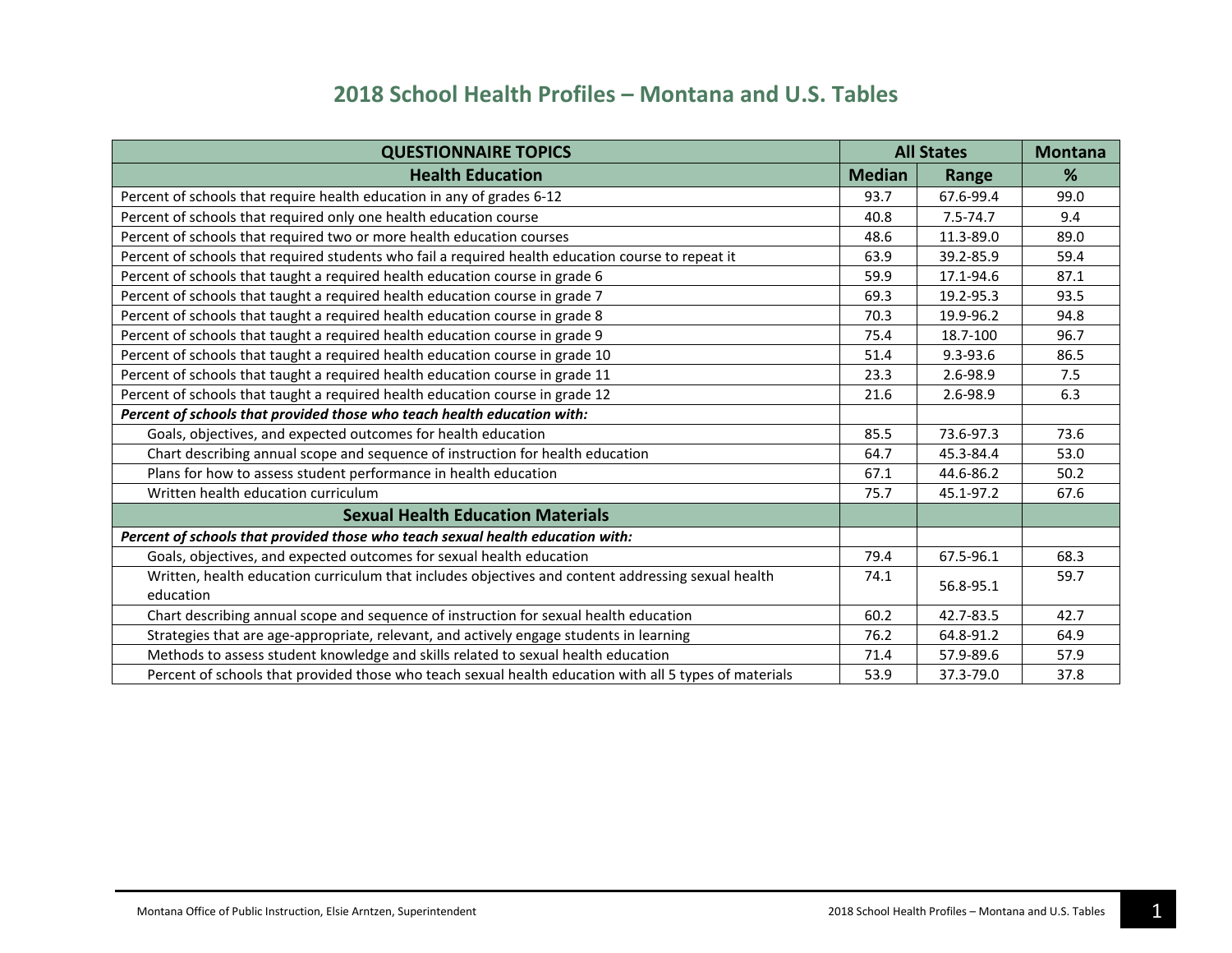| <b>QUESTIONNAIRE TOPICS</b>                                                                                                                   | <b>All States</b> |            | <b>Montana</b> |
|-----------------------------------------------------------------------------------------------------------------------------------------------|-------------------|------------|----------------|
| <b>Health Education</b>                                                                                                                       | <b>Median</b>     | Range      | %              |
| Percent of schools in which teachers tried to increase student knowledge on specific health-related topics<br>during the current school year: |                   |            |                |
| Alcohol or other drug-use prevention                                                                                                          | 93.5              | 76.4-98.1  | 96.9           |
| Asthma                                                                                                                                        | 54.1              | 31.9-76.0  | 59.7           |
| Chronic disease prevention                                                                                                                    | 88.7              | 65.0-96.2  | 91.5           |
| Emotional and mental health                                                                                                                   | 91.4              | 71.0-97.3  | 91.4           |
| Epilepsy or seizure disorder                                                                                                                  | 42.1              | 20.0-61.1  | 42.3           |
| Food allergies                                                                                                                                | 65.1              | 42.4-85.3  | 69.2           |
| Foodborne illness prevention                                                                                                                  | 65.8              | 42.0-81.7  | 70.1           |
| HIV prevention                                                                                                                                | 86.1              | 64.4-95.6  | 89.2           |
| Human sexuality                                                                                                                               | 80.3              | 58.6-95.8  | 83.2           |
| Infectious disease prevention                                                                                                                 | 83.0              | 66.9-93.2  | 86.5           |
| Injury prevention and safety                                                                                                                  | 85.4              | 68.5-95.2  | 91.5           |
| Nutrition and dietary behavior                                                                                                                | 96.5              | 82.6-99.7  | 98.1           |
| Physical activity and fitness                                                                                                                 | 98.0              | 93.2-100.0 | 100.0          |
| Pregnancy prevention                                                                                                                          | 80.9              | 60.3-93.7  | 82.9           |
| STD prevention                                                                                                                                | 85.8              | 64.4-97.8  | 87.5           |
| Suicide prevention                                                                                                                            | 83.5              | 63.1-94.6  | 90.2           |
| Tobacco-use prevention                                                                                                                        | 92.9              | 75.3-98.7  | 95.4           |
| Violence prevention                                                                                                                           | 92.8              | 83.0-98.7  | 93.0           |
| <b>Health Education Curriculum - Skills Practice</b>                                                                                          |                   |            |                |
| Percent of schools with a health education curriculum that addressed:                                                                         |                   |            |                |
| Comprehending concepts related to health promotion and disease prevention to enhance health                                                   | 92.0              | 76.8-98.6  | 95.6           |
| Analyzing the influence of family peers, culture, media, technology, and other factors on health behaviors                                    | 91.8              | 75.6-97.7  | 93.3           |
| Accessing valid information and products and services to enhance health                                                                       | 86.7              | 69.3-95.6  | 93.8           |
| Percent of schools in which teachers provided students with the opportunity to practice:                                                      |                   |            |                |
| Using interpersonal communication skills to enhance health and avoid or reduce health risks                                                   | 91.8              | 76.1-98.2  | 92.4           |
| Using decision-making skills to enhance health                                                                                                | 92.6              | 78.2-98.6  | 95.6           |
| Using goal-setting skills to enhance health                                                                                                   | 90.6              | 78.2-98.2  | 92.9           |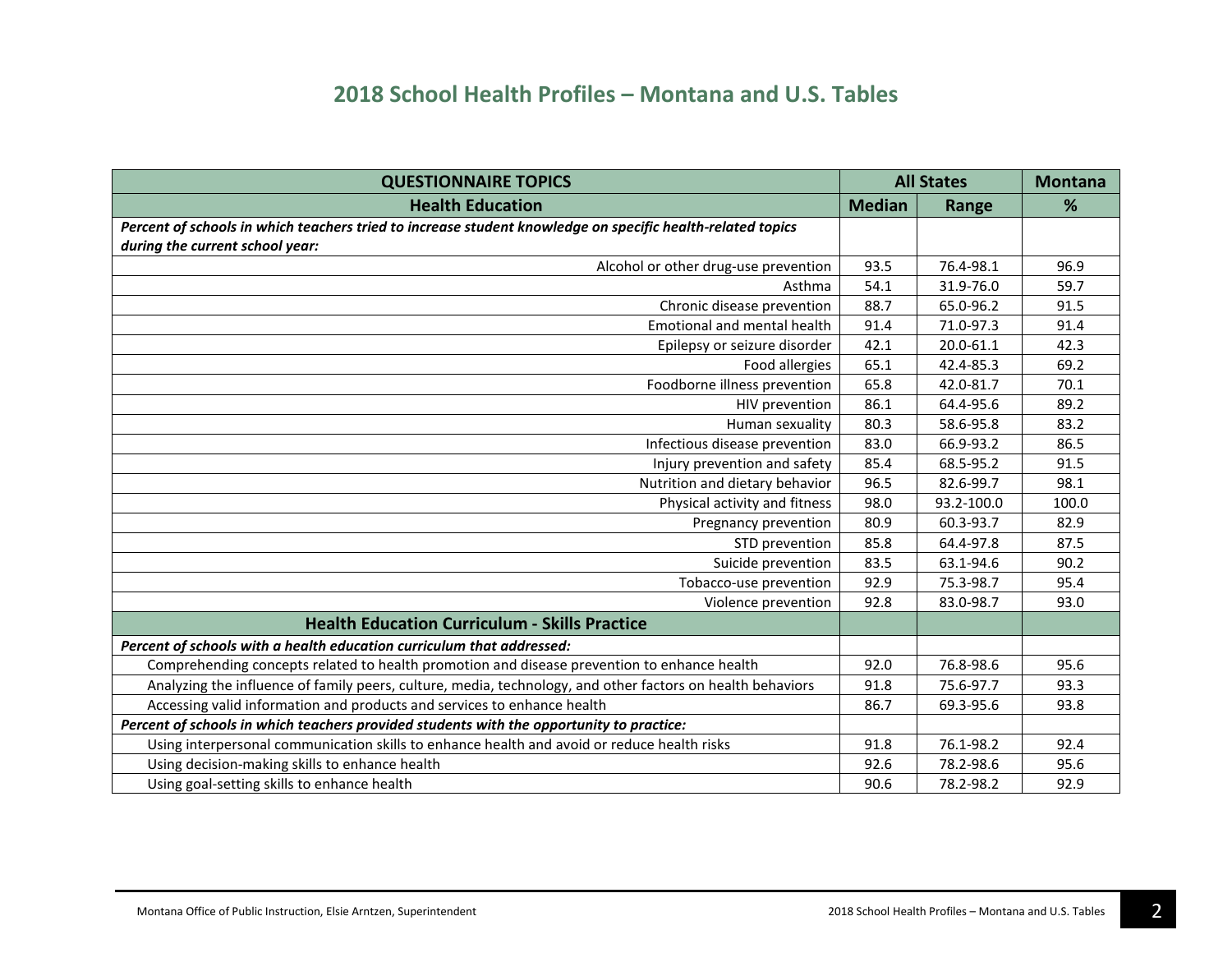| <b>QUESTIONNAIRE TOPICS</b>                                                                      | <b>All States</b> |           | <b>Montana</b> |
|--------------------------------------------------------------------------------------------------|-------------------|-----------|----------------|
| <b>Health Education Curriculum - Skills Practice - continued</b>                                 | <b>Median</b>     | Range     | %              |
| Percent of schools in which teachers provided students with the opportunity to practice:         |                   |           |                |
| Health-enhancing behaviors to avoid or reduce risks                                              | 92.2              | 77.4-98.2 | 94.8           |
| Advocating for personal, family, and community health                                            | 89.2              | 72.2-97.3 | 89.7           |
| Skills related to sexual health                                                                  | 59.9              | 38.9-84.5 | 50.5           |
| <b>Tobacco-Use Prevention Topics</b>                                                             |                   |           |                |
| Percent of schools in which teachers taught specific tobacco-use prevention topics:              |                   |           |                |
| Identifying tobacco products and the harmful substances they contain                             | 87.6              | 59.4-96.9 | 91.7           |
| Identifying short- and long-term health consequences of tobacco use                              | 88.5              | 60.9-97.2 | 93.1           |
| Identifying social, economic, and cosmetic consequences of tobacco use                           | 84.0              | 54.5-94.6 | 86.9           |
| Understanding the addictive nature of nicotine                                                   | 86.7              | 60.1-96.7 | 92.1           |
| Effects of nicotine on the adolescent brain                                                      | 79.9              | 54.3-94.4 | 78.7           |
| Effects of tobacco use on athletic performance                                                   | 78.7              | 54.0-93.7 | 81.0           |
| Effects of second-hand smoke and benefits of a smoke-free environment                            | 86.6              | 58.9-95.7 | 88.8           |
| Understanding social influences on tobacco use, including media, family, peers, and culture      | 85.3              | 58.4-95.9 | 88.5           |
| Identifying reasons why students do and do not use tobacco                                       | 83.8              | 58.6-95.0 | 91.3           |
| Making accurate assessments of how many peers use tobacco                                        | 68.8              | 48.1-93.4 | 75.1           |
| Using interpersonal communication skills to avoid tobacco use                                    | 85.3              | 57.3-96.5 | 86.4           |
| Using goal-setting and decision-making skills related to not using tobacco                       | 81.7              | 54.4-93.8 | 79.7           |
| Finding valid information and services related to tobacco-use prevention and cessation           | 73.9              | 47.3-88.0 | 74.0           |
| Supporting others who abstain from or want to quit using tobacco                                 | 73.9              | 48.6-89.8 | 80.7           |
| Identifying harmful effects of tobacco use on fetal development                                  | 77.7              | 50.7-94.7 | 82.5           |
| Relationship between using tobacco and alcohol or other drugs                                    | 84.3              | 56.9-95.3 | 89.0           |
| How addiction to tobacco use can be treated                                                      | 84.3              | 56.9-95.3 | 83.0           |
| Understanding school policies and community laws related to the sale and use of tobacco products | 78.9              | 50.6-93.2 | 83.7           |
| Benefits of tobacco cessation programs                                                           | 62.7              | 42.1-92.7 | 62.5           |
| All 19 tobacco-use prevention topics                                                             | 49.9              | 32.1-73.5 | 51.6           |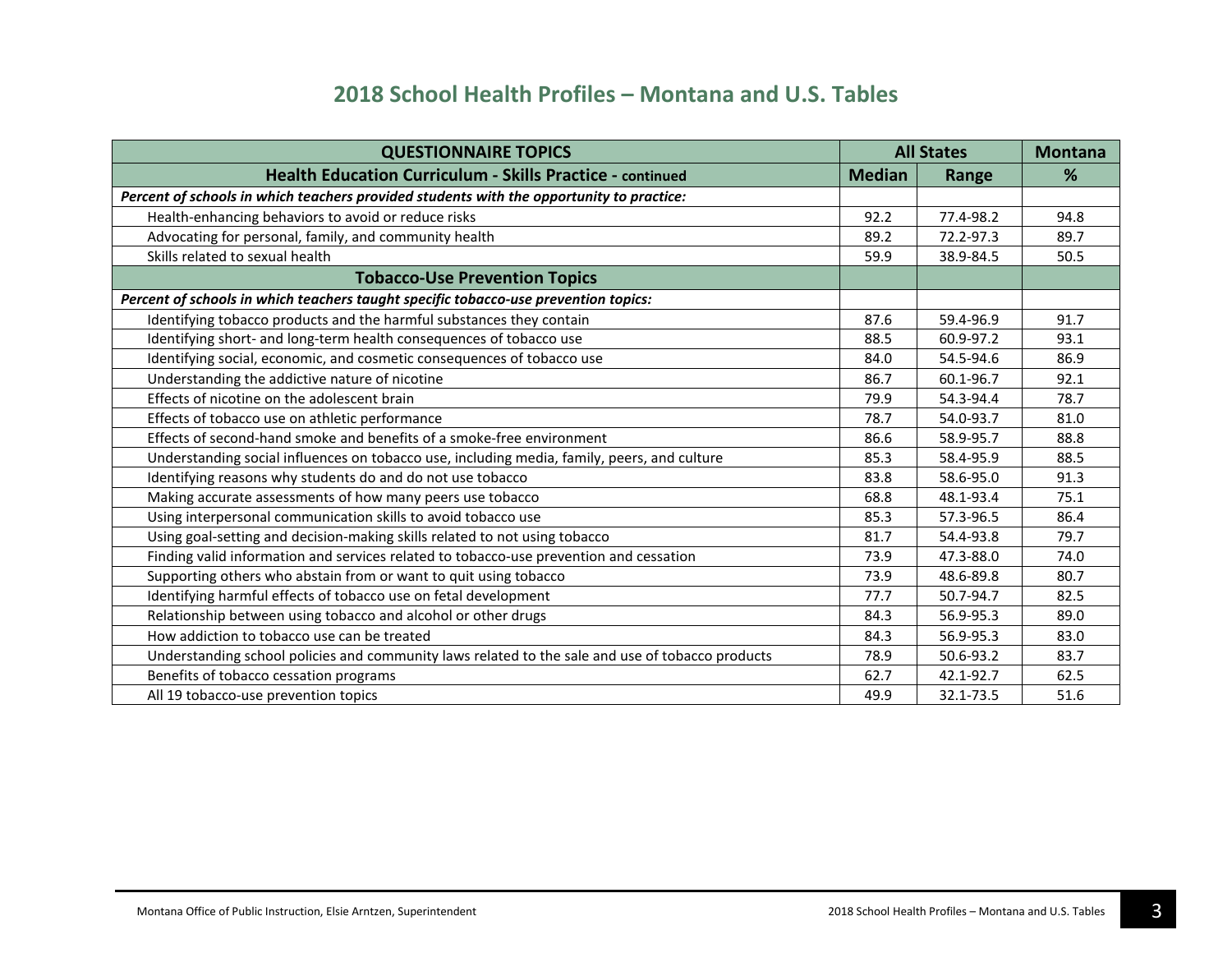| <b>QUESTIONNAIRE TOPICS</b>                                                                                          | <b>All States</b> |              | <b>Montana</b> |
|----------------------------------------------------------------------------------------------------------------------|-------------------|--------------|----------------|
| Sexual Health Topics - Grades 6, 7, 8                                                                                | <b>Median</b>     | Range        | %              |
| Percent of schools in which teachers taught specific sexual health topics in a grade 6, 7, or 8 health education     |                   |              |                |
| course:                                                                                                              |                   |              |                |
| Benefits of being sexually abstinent                                                                                 | 73.3              | 28.9-93.4    | 73.3           |
| How to access valid and reliable information, products, and services related to HIV, other STDs, and                 | 63.5              | 28.4-90.6    | 57.6           |
| pregnancy                                                                                                            |                   |              |                |
| Influences of family, peers, media, technology, and other factors on sexual risk behaviors                           | 70.8              | 32.0-94.1    | 72.1           |
| Communication and negotiation skills                                                                                 | 66.9              | 31.8-90.7    | 66.8           |
| Goal-setting and decision-making skills                                                                              | 65.4              | 29.3-92.8    | 62.6           |
| Influencing and supporting others to avoid or reduce sexual risk behaviors                                           | 65.0              | 28.9-89.2    | 66.1           |
| The relationship between alcohol and other drug use and sexual risk behaviors                                        | 70.5              | 30.5-88.6    | 77.8           |
| Importance of using condoms consistently and correctly                                                               | 44.0              | 11.3-72.6    | 37.8           |
| Importance of using a condom at the same time as another form of contraception to prevent both STDs and<br>pregnancy | 45.0              | $6.3 - 73.2$ | 40.8           |
| How to create and sustain healthy and respectful relationships                                                       | 75.9              | 36.6-94.4    | 79.3           |
| Importance of limiting the number of sexual partners                                                                 | 62.6              | 25.6-82.8    | 55.1           |
| Preventive care that is necessary to maintain reproductive and sexual health                                         | 58.9              | 25.3-81.5    | 53.0           |
| How HIV and other STDs are transmitted                                                                               | 70.7              | 31.8-93.4    | 71.9           |
| Health consequences of HIV, other STDs, and pregnancy                                                                | 70.9              | 32.2-92.8    | 73.3           |
| Efficacy of condoms                                                                                                  | 51.4              | 16.7-81.4    | 46.3           |
| How to obtain condoms                                                                                                | 36.2              | $2.9 - 58.3$ | 30.9           |
| How to correctly use a condom                                                                                        | 27.6              | $0.0 - 56.0$ | 19.5           |
| Methods of contraception other than condoms                                                                          | 47.9              | 14.6-79.4    | 42.6           |
| Sexual orientation                                                                                                   | 36.2              | $6.1 - 67.8$ | 27.9           |
| Gender roles, gender identity, or gender expression                                                                  | 38.5              | 8.4-74.4     | 31.0           |
| All 20 sexual health topics                                                                                          | 17.6              | $0.0 - 39.9$ | 12.4           |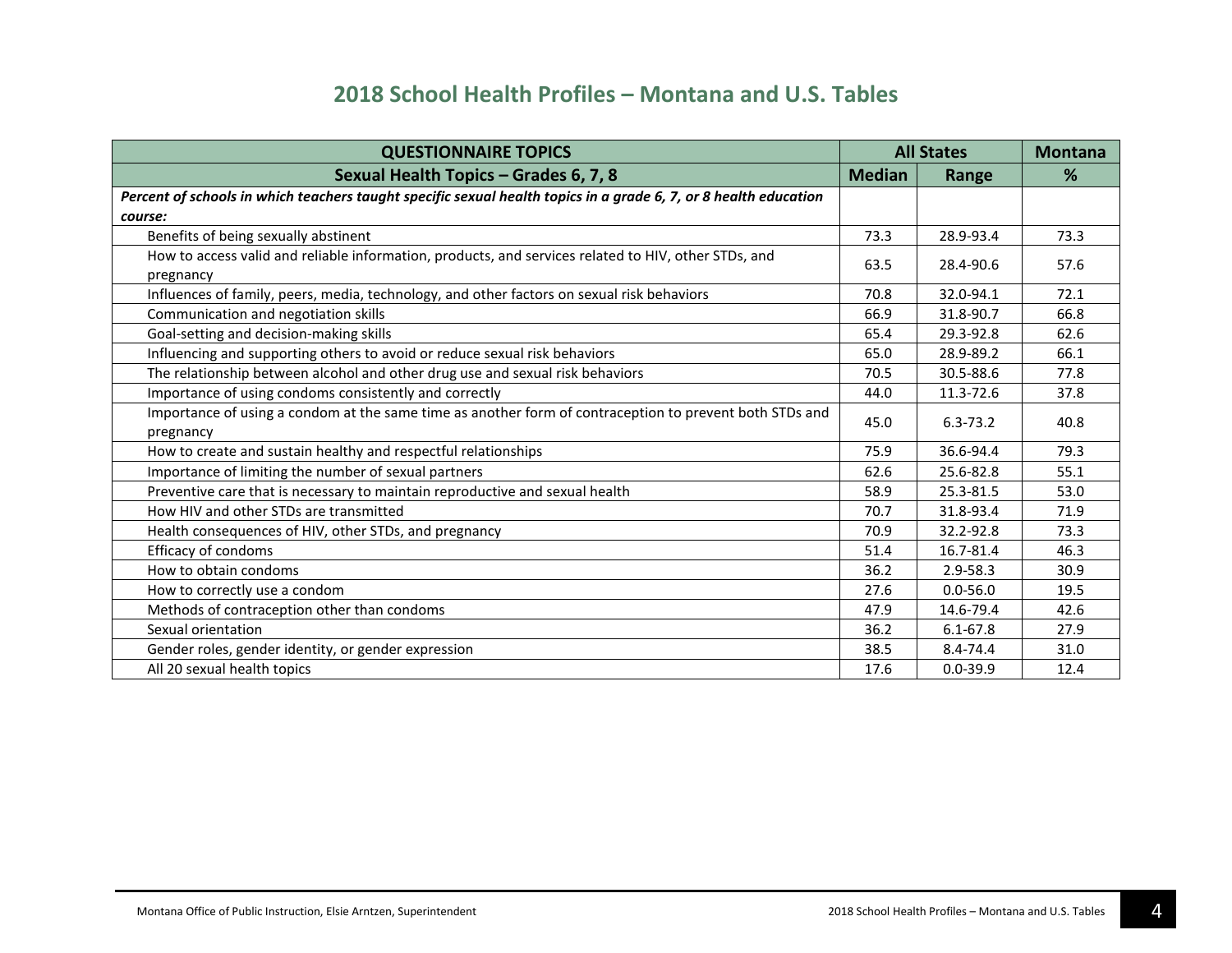| <b>QUESTIONNAIRE TOPICS</b>                                                                                          | <b>All States</b> |               | <b>Montana</b> |
|----------------------------------------------------------------------------------------------------------------------|-------------------|---------------|----------------|
| Sexual Health Topics - Grades 6, 7, 8                                                                                | <b>Median</b>     | Range         | %              |
| Percent of schools in which teachers assess the ability of students to do specific skills in a grade 6, 7, or 8      |                   |               |                |
| health education course:                                                                                             |                   |               |                |
| Comprehend concepts important to prevent HIV, other STDs, and pregnancy                                              | 62.7              | 32.2-91.3     | 61.0           |
| Analyze the influence of family, peers, culture, media, technology, and other factors on sexual risk<br>behaviors    | 63.8              | $30.0 - 92.1$ | 60.8           |
| Access valid information, products, and services to prevent HIV, other STDs, and pregnancy                           | 57.2              | 26.5-87.1     | 47.1           |
| Use interpersonal communication skills to avoid or reduce sexual risk behaviors                                      | 57.2              | 26.5-87.1     | 64.7           |
| Use decision-making skills to prevent HIV, other STDs, and pregnancy                                                 | 64.7              | 27.5-91.4     | 61.2           |
| Set personal goals that enhance health, take steps to achieve these goals, and monitor progress in achieving<br>them | 65.9              | 33.4-90.7     | 65.7           |
| Influence and support others to avoid or reduce sexual risk behaviors                                                | 59.8              | 26.2-88.5     | 63.5           |

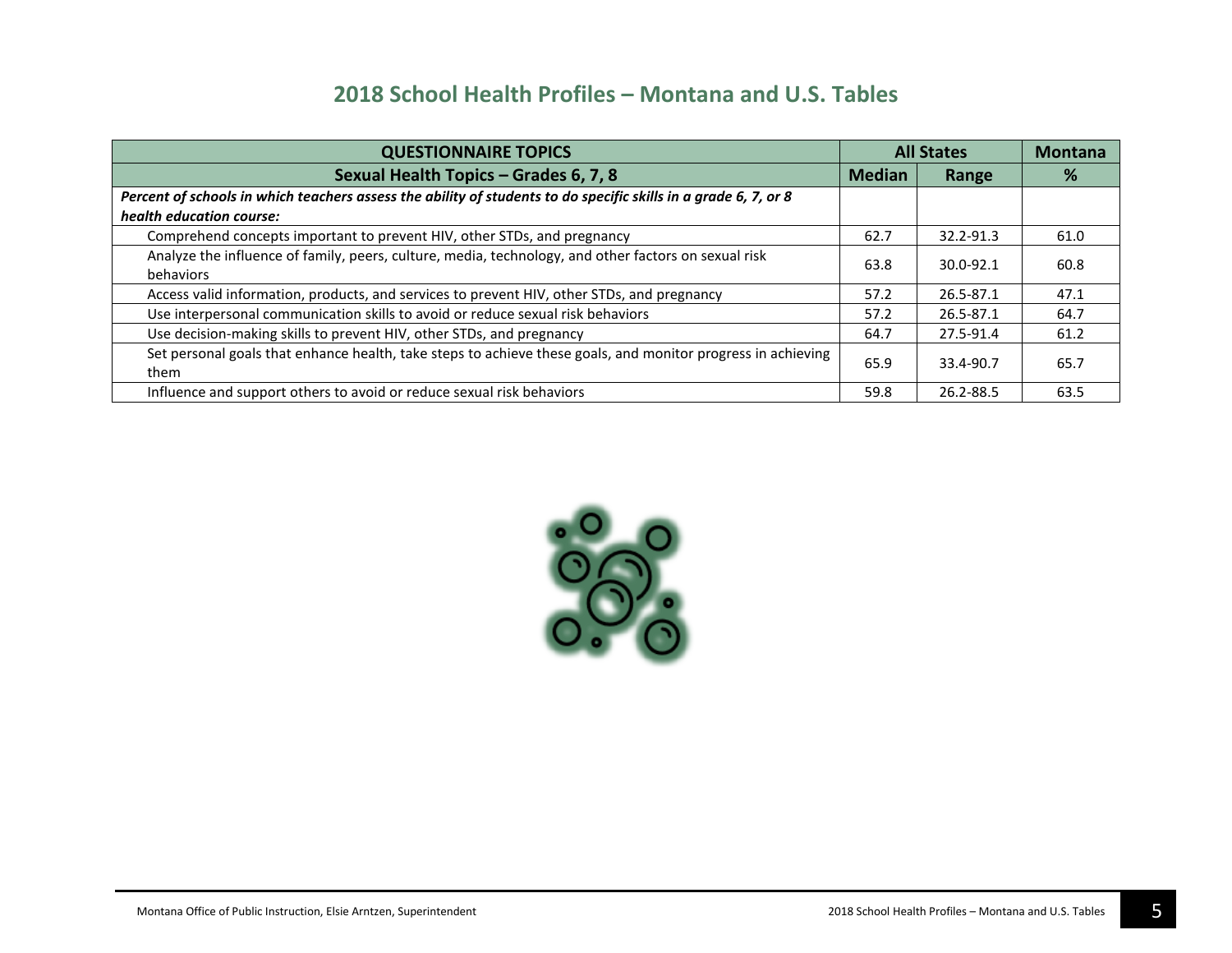| <b>QUESTIONNAIRE TOPICS</b>                                                                                  | <b>All States</b> |              | <b>Montana</b> |
|--------------------------------------------------------------------------------------------------------------|-------------------|--------------|----------------|
| Sexual Health Topics - Grades 9, 10, 11, 12                                                                  | <b>Median</b>     | Range        | %              |
| Percent of schools in which teachers taught specific sexual health topics in a grade 9, 10, 11, or 12 health |                   |              |                |
| education course:                                                                                            |                   |              |                |
| Benefits of being sexually abstinent                                                                         | 93.0              | 57.5-100.0   | 89.4           |
| How to access valid and reliable information, products, and services related to HIV, other STDs, and         | 91.2              | 54.9-100.0   | 81.4           |
| pregnancy                                                                                                    |                   |              |                |
| Influences of family, peers, media, technology, and other factors on sexual risk behaviors                   | 90.8              | 57.8-100.0   | 84.6           |
| Communication and negotiation skills                                                                         | 89.6              | 53.4-100.0   | 85.7           |
| Goal-setting and decision-making skills                                                                      | 87.5              | 50.9-100.0   | 81.4           |
| Influencing and supporting others to avoid or reduce sexual risk behaviors                                   | 87.0              | 50.1-99.0    | 66.1           |
| The relationship between alcohol and other drug use and sexual risk behaviors                                | 91.5              | 60.4-100.0   | 90.3           |
| Importance of using condoms consistently and correctly                                                       | 79.7              | 25.5-98.2    | 67.6           |
| Importance of using a condom at the same time as another form of contraception to prevent both STDs and      | 79.6              | 31.5-100.0   | 70.9           |
| pregnancy                                                                                                    |                   |              |                |
| How to create and sustain healthy and respectful relationships                                               | 92.5              | 67.9-100.0   | 88.5           |
| Importance of limiting the number of sexual partners                                                         | 87.5              | 50.5-100.0   | 86.5           |
| Preventive care that is necessary to maintain reproductive and sexual health                                 | 87.4              | 50.7-97.8    | 75.5           |
| How HIV and other STDs are transmitted                                                                       | 94.2              | 59.4-100.0   | 89.5           |
| Health consequences of HIV, other STDs, and pregnancy                                                        | 93.2              | 57.3-100.0   | 89.4           |
| Efficacy of condoms                                                                                          | 82.0              | 43.2-98.9    | 74.1           |
| How to obtain condoms                                                                                        | 66.8              | 12.8-94.7    | 64.2           |
| How to correctly use a condom                                                                                | 62.1              | $9.0 - 92.6$ | 56.4           |
| Methods of contraception other than condoms                                                                  | 81.6              | 41.7-98.9    | 70.4           |
| Sexual orientation                                                                                           | 61.0              | 11.2-95.9    | 57.7           |
| Gender roles, gender identity, or gender expression                                                          | 61.7              | 19.5-95.8    | 57.7           |
| All 20 sexual health topics                                                                                  | 42.8              | 3.9-86.8     | 38.0           |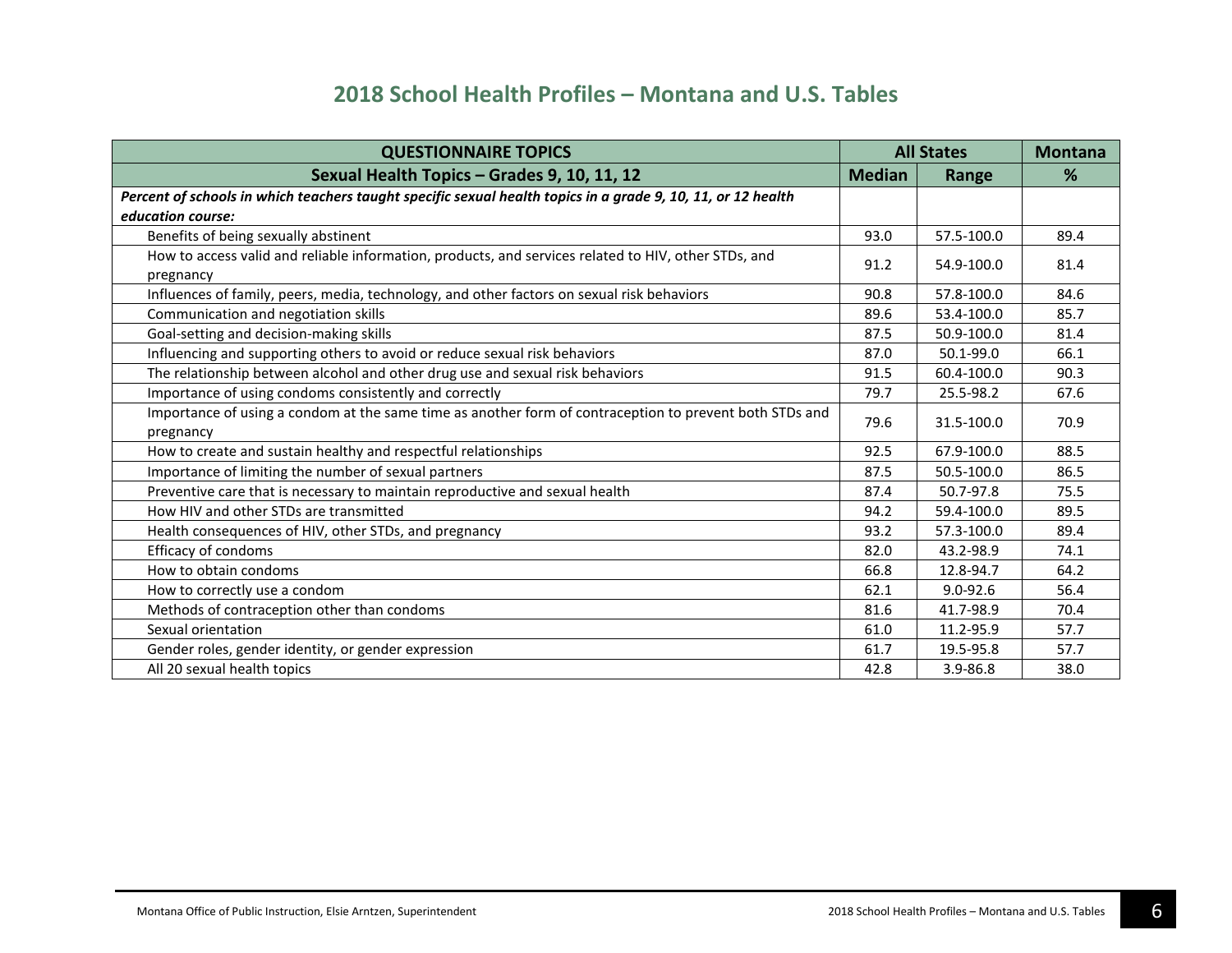| <b>QUESTIONNAIRE TOPICS</b>                                                                                          | <b>All States</b> |            | <b>Montana</b> |
|----------------------------------------------------------------------------------------------------------------------|-------------------|------------|----------------|
| <b>Skills Assessment</b>                                                                                             | <b>Median</b>     | Range      | %              |
| Percent of schools in which teachers assess the ability of students to do specific skills:                           |                   |            |                |
| Comprehend concepts important to prevent HIV, other STDs, and pregnancy                                              | 92.0              | 56.2-100.0 | 89.4           |
| Analyze the influence of family, peers, culture, media, technology, and other factors on sexual risk<br>behaviors    | 87.2              | 55.4-100.0 | 80.5           |
| Access valid information, products, and services to prevent HIV, other STDs, and pregnancy                           | 86.3              | 54.4-98.0  | 83.4           |
| Use interpersonal communication skills to avoid or reduce sexual risk behaviors                                      | 88.1              | 57.0-100.0 | 87.2           |
| Use decision-making skills to prevent HIV, other STDs, and pregnancy                                                 | 89.8              | 55.4-100.0 | 90.5           |
| Set personal goals that enhance health, take steps to achieve these goals, and monitor progress in achieving<br>them | 84.0              | 58.8-98.9  | 81.7           |
| Influence and support others to avoid or reduce sexual risk behaviors                                                | 84.6              | 46.8-98.0  | 84.6           |
| All 7 skills                                                                                                         | 56.1              | 31.8-81.9  | 54.5           |

| <b>QUESTIONNAIRE TOPICS</b>                                                                                     | <b>All States</b> |           | <b>Montana</b> |
|-----------------------------------------------------------------------------------------------------------------|-------------------|-----------|----------------|
| <b>Nutrition and Dietary Behavior Topics</b>                                                                    | <b>Median</b>     | Range     | %              |
| Percent of schools in which teachers taught specific nutrition and dietary behavior topics in a required health |                   |           |                |
| course:                                                                                                         |                   |           |                |
| Benefits of healthy eating                                                                                      | 93.9              | 71.0-99.3 | 96.8           |
| Benefits of drinking plenty of water                                                                            | 92.8              | 72.1-99.7 | 96.1           |
| Benefits of eating breakfast every day                                                                          | 91.6              | 69.8-98.3 | 95.7           |
| Food guidelines using the current Dietary Guidelines for Americans                                              | 87.4              | 60.6-96.6 | 90.3           |
| Using food labels                                                                                               | 88.0              | 60.9-96.6 | 91.3           |
| Differentiating between nutritious and non-nutritious beverages                                                 | 89.5              | 64.6-98.1 | 93.5           |
| Balancing food intake and physical activity                                                                     | 91.7              | 67.7-99.3 | 96.3           |
| Eating more fruits, vegetables, and whole grain products                                                        | 92.1              | 68.6-98.4 | 95.3           |
| Choosing foods and snacks that are low in solid fat                                                             | 88.4              | 62.5-96.0 | 89.6           |
| Choosing foods, snacks, and beverages that are low in added sugars                                              | 89.8              | 64.3-97.3 | 92.1           |
| Choosing foods and snacks that are low in sodium                                                                | 85.5              | 58.7-96.7 | 86.6           |
| Eating a variety of foods that are high in calcium                                                              | 81.6              | 55.8-94.9 | 88.1           |
| Eating a variety of foods that are high in iron                                                                 | 77.6              | 52.9-91.9 | 85.1           |
| Food safety                                                                                                     | 77.3              | 47.7-91.2 | 86.1           |
| Preparing health meals and snacks                                                                               | 83.0              | 56.8-93.6 | 89.3           |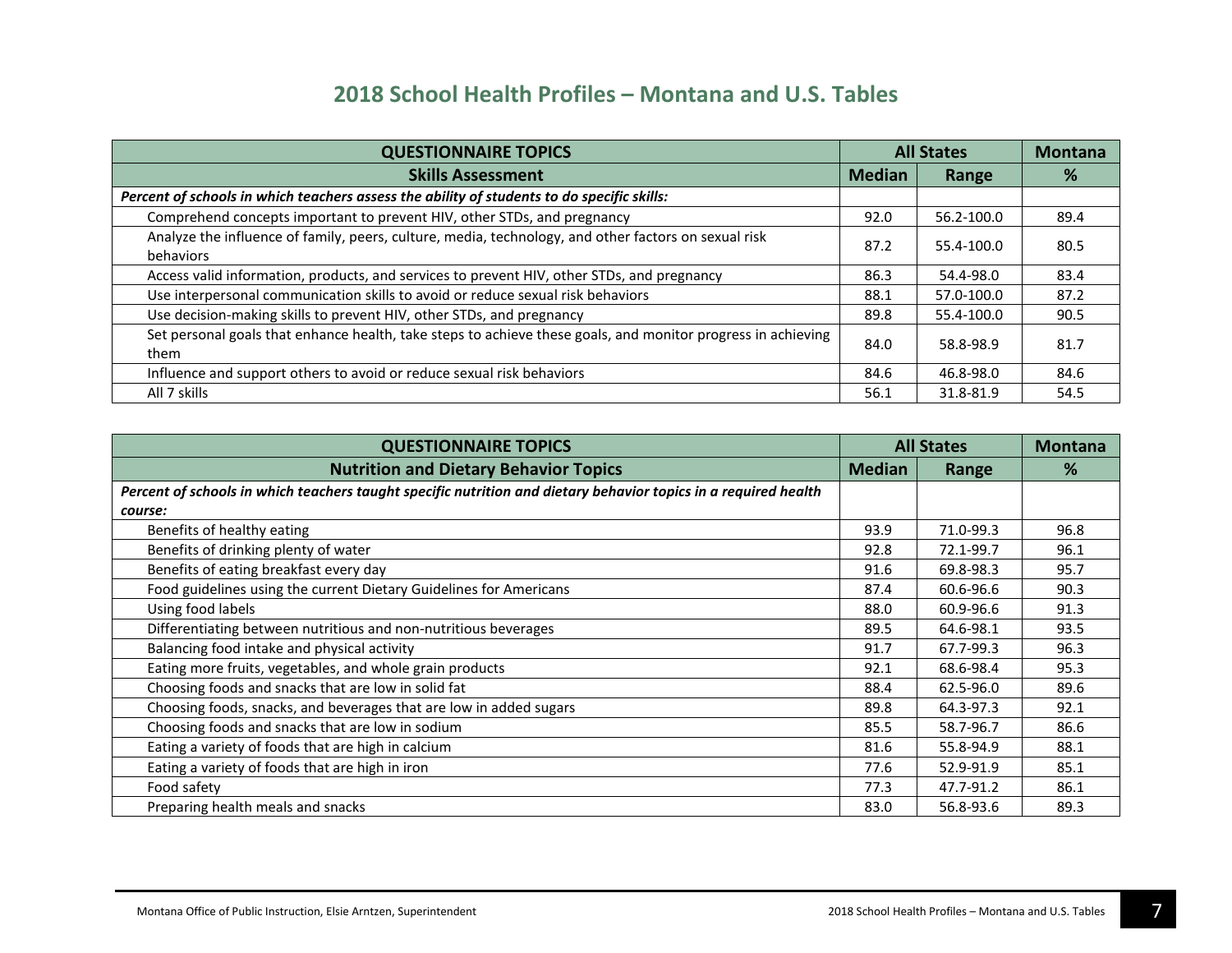| <b>QUESTIONNAIRE TOPICS</b>                                                                                     | <b>All States</b> |           | <b>Montana</b> |
|-----------------------------------------------------------------------------------------------------------------|-------------------|-----------|----------------|
| <b>Nutrition and Dietary Behavior Topics</b>                                                                    | <b>Median</b>     | Range     | %              |
| Percent of schools in which teachers taught specific nutrition and dietary behavior topics in a required health |                   |           |                |
| course:                                                                                                         |                   |           |                |
| Risks of unhealthy weight control practices                                                                     | 87.3              | 58.2-97.7 | 92.0           |
| Accepting body size differences                                                                                 | 85.8              | 58.3-96.6 | 88.6           |
| Signs, symptoms, and treatment for eating disorders                                                             | 82.9              | 50.4-95.8 | 83.1           |
| Relationship between diet and chronic diseases                                                                  | 82.0              | 55.3-95.8 | 86.8           |
| Assessing body mass index                                                                                       | 75.0              | 49.4-93.6 | 77.8           |
| Influence of the media on dietary behaviors                                                                     | 84.9              | 56.8-97.1 | 90.5           |
| Food production                                                                                                 | 63.9              | 47.4-84.8 | 68.9           |
| All 22 nutrition and dietary behavior topics                                                                    | 50.2              | 27.9-80.5 | 56.3           |

| <b>QUESTIONNAIRE TOPICS</b>                                                                                | <b>All States</b> |           | <b>Montana</b> |
|------------------------------------------------------------------------------------------------------------|-------------------|-----------|----------------|
| <b>Physical Activity Topics</b>                                                                            | <b>Median</b>     | Range     | %              |
| Percent of schools in which teachers taught specific physical activity topics in a required health course: |                   |           |                |
| Short-term and long-term benefits of physical activity                                                     | 94.2              | 83.0-99.1 | 97.2           |
| Mental and social benefits of physical activity                                                            | 94.2              | 81.4-99.1 | 97.8           |
| <b>Health-related fitness</b>                                                                              | 93.7              | 82.5-99.7 | 96.8           |
| Phases of a workout                                                                                        | 90.8              | 78.0-99.1 | 96.8           |
| Recommended amounts and types of moderate, vigorous, muscle-strengthening, and bone-strengthening          | 88.9              | 73.6-96.1 | 94.0           |
| physical activity                                                                                          |                   |           |                |
| Decreasing sedentary activities                                                                            | 92.1              | 80.6-99.1 | 94.5           |
| Preventing injury during physical activity                                                                 | 90.6              | 81.4-97.8 | 96.4           |
| Weather-related safety                                                                                     | 81.6              | 66.4-92.4 | 86.4           |
| Dangers of using performance-enhancing drugs                                                               | 80.4              | 63.9-93.8 | 80.4           |
| Increasing daily physical activity                                                                         | 94.8              | 85.3-99.7 | 97.6           |
| Incorporating physical activity into daily life                                                            | 92.9              | 82.7-98.7 | 93.5           |
| Using safety equipment for specific physical activities                                                    | 86.1              | 71.3-95.2 | 90.8           |
| Benefits of drinking water before, during, and after physical activity                                     | 93.9              | 83.3-99.1 | 98.1           |
| All 13 physical activity topics                                                                            | 69.3              | 49.2-83.9 | 71.5           |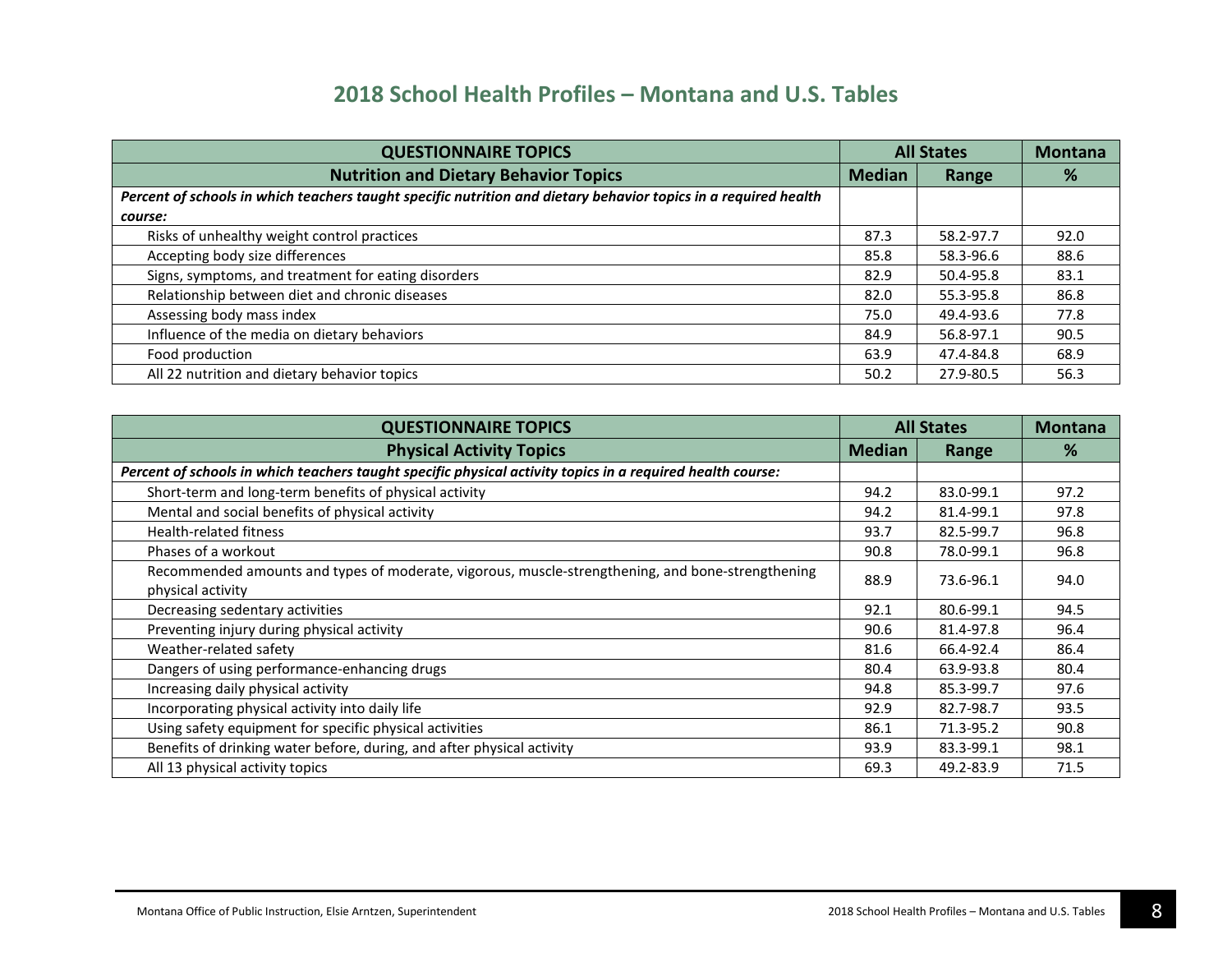| <b>QUESTIONNAIRE TOPICS</b>                                                                                | <b>All States</b> |           | <b>Montana</b> |
|------------------------------------------------------------------------------------------------------------|-------------------|-----------|----------------|
| <b>Collaboration</b>                                                                                       | <b>Median</b>     | Range     | %              |
| Percent of schools in which health education staff worked on health education activities with other school |                   |           |                |
| staff during the current year:                                                                             |                   |           |                |
| Physical education staff                                                                                   | 86.7              | 59.8-95.5 | 86.9           |
| Health services staff                                                                                      | 69.2              | 44.0-87.4 | 60.5           |
| Mental health or social services staff                                                                     | 68.2              | 48.8-88.1 | 70.1           |
| Nutrition or food service staff                                                                            | 38.2              | 21.2-62.8 | 32.5           |
| School health council, committee, or team                                                                  | 47.7              | 29.6-73.9 | 34.9           |

| <b>QUESTIONNAIRE TOPICS</b>                                                                                  | <b>All States</b> |           | <b>Montana</b> |
|--------------------------------------------------------------------------------------------------------------|-------------------|-----------|----------------|
| <b>Parent and Family Knowledge</b>                                                                           | <b>Median</b>     | Range     | %              |
| Percent of schools that provided parents and families with health information on specific topics designed to |                   |           |                |
| increase parent and family knowledge during the current year:                                                |                   |           |                |
| HIV, STD, or teen pregnancy prevention                                                                       | 27.7              | 13.4-53.6 | 21.6           |
| Tobacco-use prevention                                                                                       | 31.7              | 18.8-46.0 | 26.0           |
| Alcohol- or other drug-use prevention                                                                        | 34.6              | 22.0-52.5 | 23.7           |
| Physical activity                                                                                            | 41.9              | 25.6-58.1 | 33.6           |
| Nutrition and healthy eating                                                                                 | 41.8              | 25.6-58.1 | 32.9           |
| Asthma                                                                                                       | 22.3              | 7.8-44.8  | 15.1           |
| Food allergies                                                                                               | 30.2              | 12.5-55.3 | 25.3           |
| <b>Diabetes</b>                                                                                              | 23.3              | 11.3-41.4 | 19.0           |
| Preventing student bullying and sexual harassment                                                            | 63.7              | 49.4-81.2 | 53.4           |

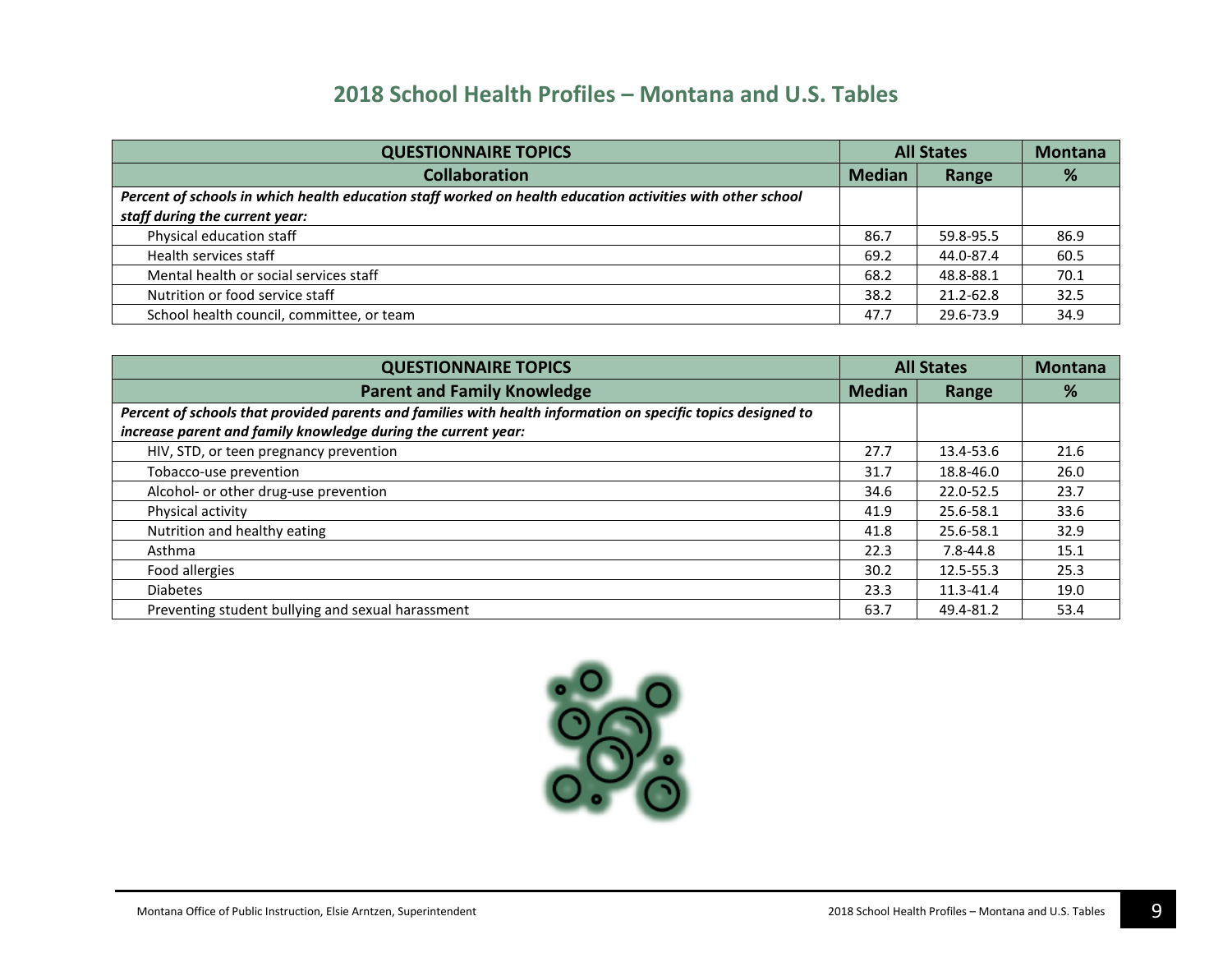| <b>QUESTIONNAIRE TOPICS</b>                                                                               | <b>All States</b> |              | <b>Montana</b> |
|-----------------------------------------------------------------------------------------------------------|-------------------|--------------|----------------|
| <b>Professional Preparation</b>                                                                           | <b>Median</b>     | Range        | %              |
| Percent of schools in which the major emphasis of the health education teacher's professional preparation |                   |              |                |
| was in each specific discipline:                                                                          |                   |              |                |
| Health and physical education combined                                                                    | 48.6              | 11.5-80.5    | 77.2           |
| Health education only                                                                                     | 6.3               | $1.0 - 28.1$ | 1.0            |
| Physical education only                                                                                   | 13.4              | $2.0 - 42.0$ | 5.1            |
| Other education degree                                                                                    | 5.2               | $0.0 - 29.0$ | 11.6           |
| Kinesiology, exercise science, or exercise physiology; home economics or family and consumer science;     | 7.6               | $1.8 - 27.6$ | 1.8            |
| biology or other science                                                                                  |                   |              |                |
| Nursing or counseling                                                                                     | 3.9               | $0.0 - 20.4$ | 0.5            |
| Public health, nutrition, or another discipline                                                           | 3.3               | $0.0 - 12.8$ | 2.8            |

| <b>QUESTIONNAIRE TOPICS</b>                                         | <b>All States</b> |              | <b>Montana</b> |
|---------------------------------------------------------------------|-------------------|--------------|----------------|
| <b>Certification and Longevity</b>                                  | <b>Median</b>     | Range        | %              |
| Percent of schools in which:                                        |                   |              |                |
| The health education teacher is certified to teach health education | 82.2              | 36.8-99.4    | 96.1           |
| The health education teacher has taught health education            |                   |              |                |
| 1 year                                                              | 9.4               | $2.7 - 27.6$ | 7.0            |
| 2-5 years                                                           | 23.9              | 8.9-33.6     | 23.8           |
| 6-9 years                                                           | 15.9              | $7.7 - 22.6$ | 13.5           |
| $10-14$ years                                                       | 16.1              | $7.4 - 30.2$ | 10.8           |
| 15 or more years                                                    | 35.4              | 21.5-55.8    | 44.9           |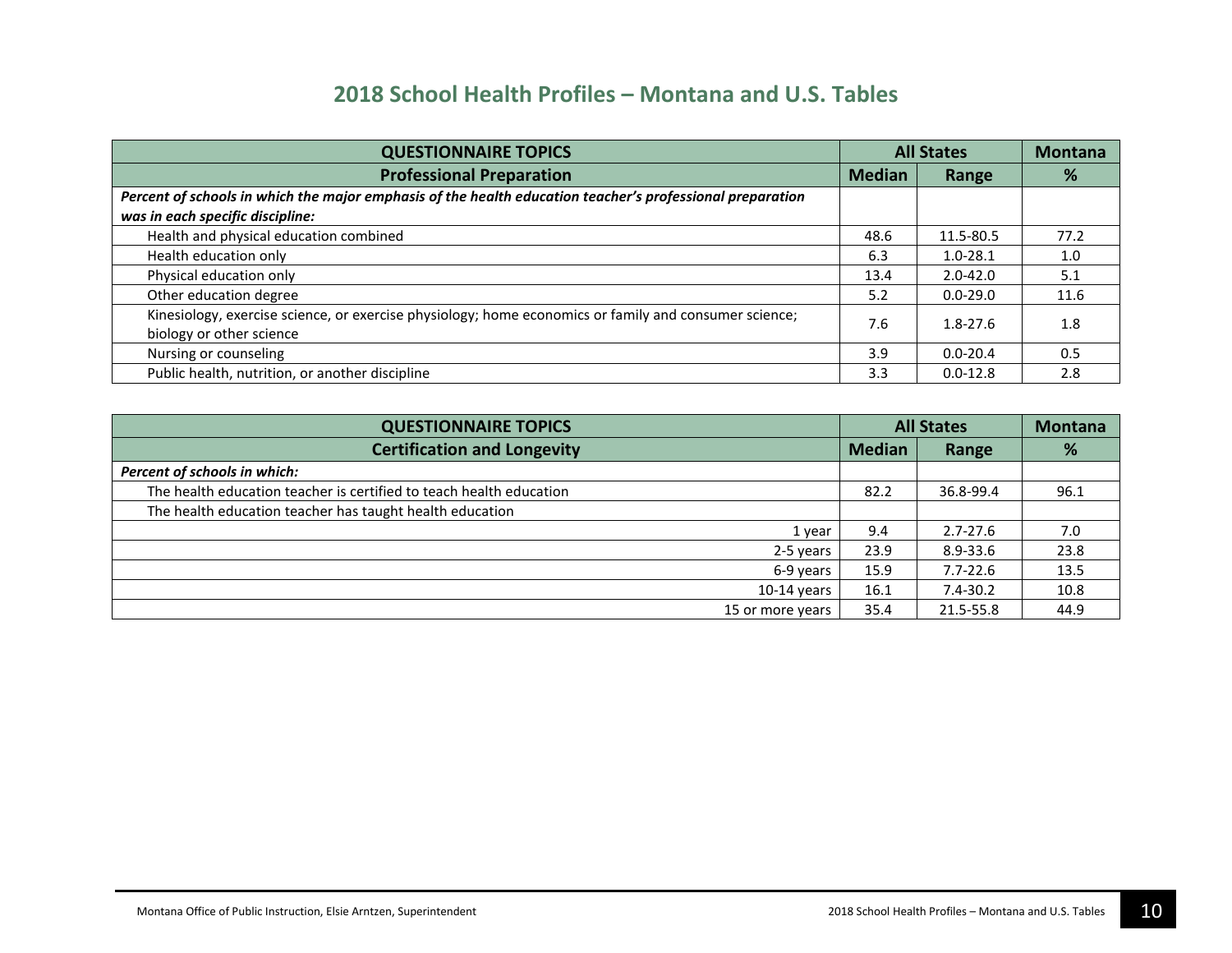| <b>QUESTIONNAIRE TOPICS</b>                                                                                | <b>All States</b> |              | <b>Montana</b> |
|------------------------------------------------------------------------------------------------------------|-------------------|--------------|----------------|
| <b>Received Professional Development</b>                                                                   | <b>Median</b>     | Range        | %              |
| Percent of schools in which the lead health education teacher received professional development during the |                   |              |                |
| past two years on specific health topics:                                                                  |                   |              |                |
| Alcohol- or other drug-use prevention                                                                      | 40.3              | 20.8-69.9    | 32.8           |
| Asthma                                                                                                     | 18.4              | $7.9 - 58.7$ | 18.4           |
| Chronic disease prevention                                                                                 | 29.7              | 13.7-51.7    | 27.6           |
| Emotional and mental health                                                                                | 55.1              | 40.8-84.8    | 46.9           |
| Epilepsy or seizure disorder                                                                               | 23.4              | 11.7-47.6    | 19.5           |
| Food allergies                                                                                             | 25.1              | 18.6-57.6    | 21.1           |
| Foodborne illness prevention                                                                               | 20.0              | 11.1-37.8    | 20.0           |
| HIV prevention                                                                                             | 31.2              | 10.0-66.7    | 22.6           |
| Human sexuality                                                                                            | 33.3              | 14.0-68.1    | 22.1           |
| Infectious disease prevention                                                                              | 35.8              | 23.6-61.9    | 30.4           |
| Injury prevention and safety                                                                               | 43.1              | 30.9-66.2    | 40.2           |
| Nutrition and dietary behavior                                                                             | 34.5              | 13.9-58.0    | 28.5           |
| Physical activity and fitness                                                                              | 51.3              | 22.0-74.3    | 48.6           |
| Pregnancy prevention                                                                                       | 26.6              | $8.3 - 52.7$ | 17.3           |
| STD prevention                                                                                             | 30.5              | $9.5 - 60.5$ | 18.1           |
| Suicide prevention                                                                                         | 54.2              | 34.5-83.9    | 61.4           |
| Tobacco-use prevention                                                                                     | 29.4              | 11.5-46.8    | 31.6           |
| Violence prevention                                                                                        | 60.3              | 41.1-82.7    | 47.5           |

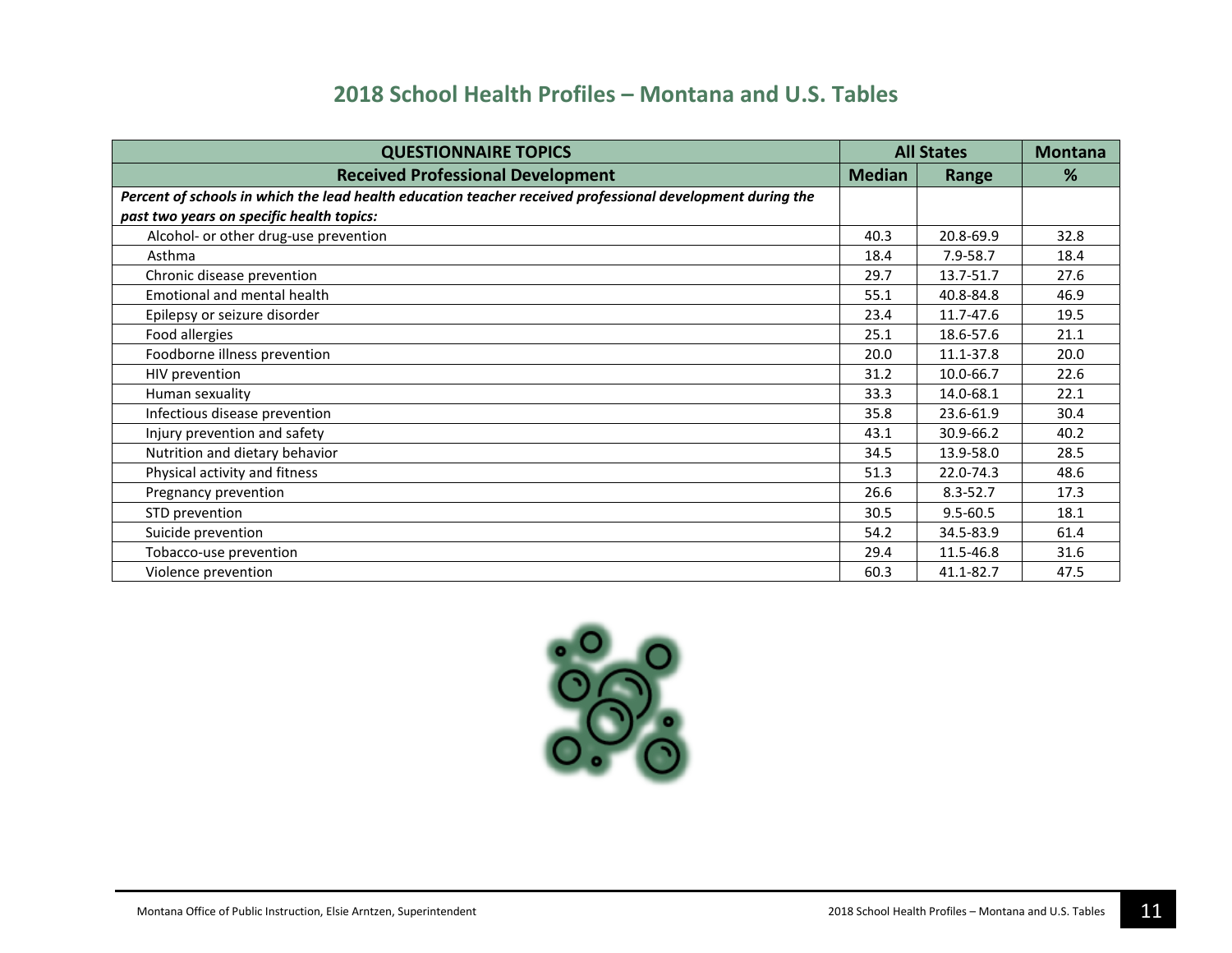| <b>QUESTIONNAIRE TOPICS</b>                                                                               | <b>All States</b> |           | <b>Montana</b> |
|-----------------------------------------------------------------------------------------------------------|-------------------|-----------|----------------|
| <b>Want to Receive Professional Development</b>                                                           | <b>Median</b>     | Range     | %              |
| Percent of schools in which the lead health education teacher wanted to received professional development |                   |           |                |
| on specific health topics:                                                                                |                   |           |                |
| Alcohol- or other drug-use prevention                                                                     | 67.7              | 52.4-82.6 | 64.8           |
| Asthma                                                                                                    | 44.5              | 26.6-61.8 | 46.7           |
| Chronic disease prevention                                                                                | 61.2              | 45.8-72.4 | 61.2           |
| <b>Emotional and mental health</b>                                                                        | 76.1              | 62.1-86.9 | 74.2           |
| Epilepsy or seizure disorder                                                                              | 48.2              | 28.5-66.6 | 47.5           |
| Food allergies                                                                                            | 47.6              | 31.9-63.8 | 50.3           |
| Foodborne illness prevention                                                                              | 44.5              | 26.1-59.1 | 45.8           |
| HIV prevention                                                                                            | 54.8              | 37.6-73.7 | 60.3           |
| Human sexuality                                                                                           | 62.8              | 48.2-85.5 | 61.9           |
| Infectious disease prevention                                                                             | 53.4              | 38.3-69.3 | 58.3           |
| Injury prevention and safety                                                                              | 56.1              | 40.3-71.7 | 58.0           |
| Nutrition and dietary behavior                                                                            | 66.7              | 52.1-76.5 | 68.0           |
| Physical activity and fitness                                                                             | 63.9              | 48.3-76.5 | 66.3           |
| Pregnancy prevention                                                                                      | 55.8              | 39.7-73.7 | 58.9           |
| STD prevention                                                                                            | 58.9              | 44.5-76.9 | 63.6           |
| Suicide prevention                                                                                        | 74.4              | 60.0-85.5 | 74.4           |
| Tobacco-use prevention                                                                                    | 57.6              | 45.5-70.2 | 63.0           |
| Violence prevention                                                                                       | 73.7              | 60.1-85.2 | 69.8           |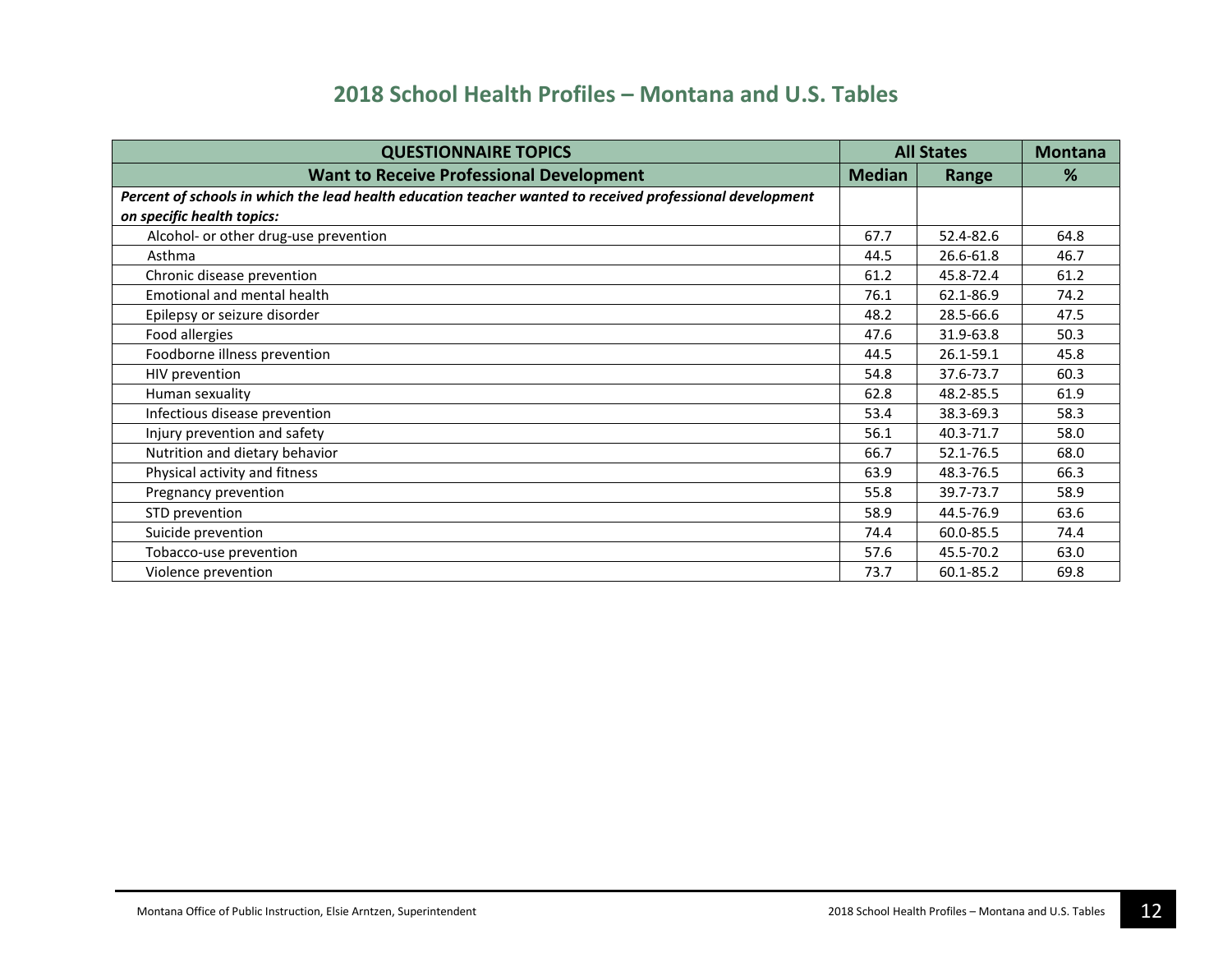| <b>QUESTIONNAIRE TOPICS</b>                                                                                 | <b>All States</b> |           | <b>Montana</b> |
|-------------------------------------------------------------------------------------------------------------|-------------------|-----------|----------------|
| <b>Received Professional Development on Teaching Methods</b>                                                | <b>Median</b>     | Range     | %              |
| Percent of schools in which the lead health education teacher received professional development on specific |                   |           |                |
| teaching methods during the past two years:                                                                 |                   |           |                |
| Teaching students with physical, medical, or cognitive disabilities                                         | 52.4              | 34.8-69.8 | 38.2           |
| Teaching students of various cultural backgrounds                                                           | 51.2              | 28.5      | 74.5           |
| Teaching students with limited English proficiency                                                          | 40.6              | 10.6-74.1 | 10.6           |
| Teaching students of different sexual orientations or gender identities                                     | 32.5              | 12.2-60.5 | 16.4           |
| Using interactive teaching methods                                                                          | 58.2              | 40.1-77.0 | 41.8           |
| Encouraging family or community involvement                                                                 | 42.7              | 25.2-57.7 | 28.1           |
| Teaching skills for behavior change                                                                         | 48.7              | 34.6-62.8 | 34.6           |
| Classroom management techniques                                                                             | 63.5              | 49.2-74.5 | 49.2           |
| Assessing or evaluating students in health education                                                        | 39.1              | 20.2-66.7 | 30.8           |

| <b>QUESTIONNAIRE TOPICS</b>                                                                                 | <b>All States</b> |           | <b>Montana</b> |
|-------------------------------------------------------------------------------------------------------------|-------------------|-----------|----------------|
| Want to Receive Professional Development on Teaching Methods                                                | <b>Median</b>     | Range     | %              |
| Percent of schools in which the lead health education teacher wanted to receive professional development on |                   |           |                |
| specific teaching methods:                                                                                  |                   |           |                |
| Teaching students with physical, medical, or cognitive disabilities                                         | 66.1              | 51.1-86.1 | 63.7           |
| Teaching students of various cultural backgrounds                                                           | 57.7              | 41.4-74.5 | 52.7           |
| Teaching students with limited English proficiency                                                          | 54.0              | 32.3-72.5 | 39.6           |
| Teaching students of different sexual orientations or gender identities                                     | 64.9              | 43.9-84.8 | 62.3           |
| Using interactive teaching methods                                                                          | 63.5              | 50.5-84.1 | 67.8           |
| Encouraging family or community involvement                                                                 | 69.3              | 54.2-80.5 | 67.9           |
| Teaching skills for behavior change                                                                         | 71.7              | 55.4-83.7 | 74.9           |
| Classroom management techniques                                                                             | 61.2              | 47.8-78.0 | 65.1           |
| Assessing or evaluating students in health education                                                        | 68.8              | 51.1-79.9 | 70.1           |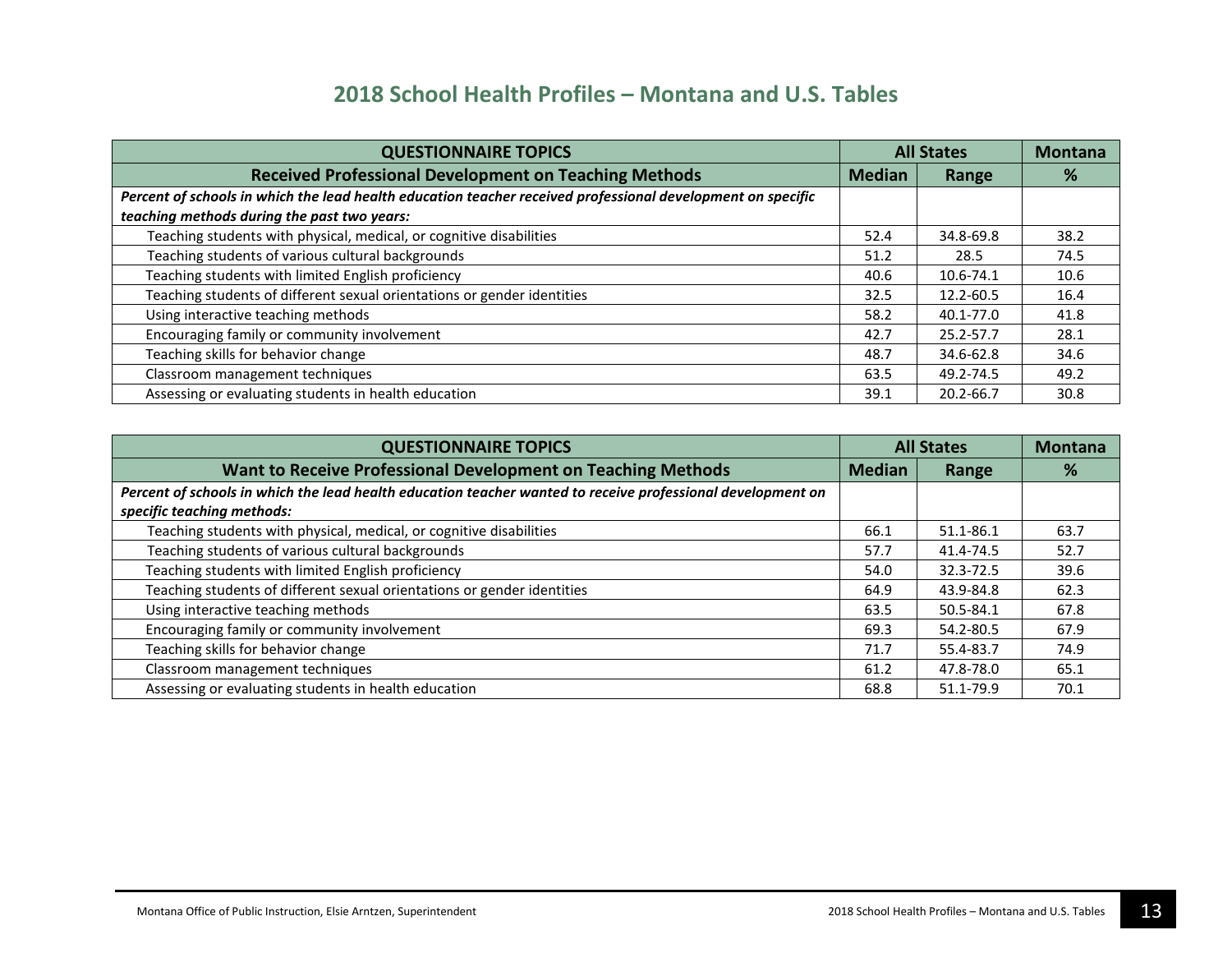| <b>QUESTIONNAIRE TOPICS</b>                                                                                         | <b>All States</b> |              | <b>Montana</b> |
|---------------------------------------------------------------------------------------------------------------------|-------------------|--------------|----------------|
| <b>Received Professional Development on Sexual Health Topics</b>                                                    | <b>Median</b>     | Range        | %              |
| Percent of schools in which the lead health education teacher received professional development on specific         |                   |              |                |
| sexual health topics during the past two years:                                                                     |                   |              |                |
| Aligning lessons and materials with the district scope and sequence for sexual health education                     | 33.9              | 10.5-68.7    | 27.2           |
| Creating a comfortable and safe learning environment for students receiving sexual health education                 | 33.8              | 13.3-64.2    | 25.3           |
| Connecting students to on-site or community-based sexual health services                                            | 25.4              | 8.8-48.8     | 24.1           |
| Using a variety of effective instructional strategies to deliver sexual health education                            | 32.5              | $9.5 - 65.1$ | 24.2           |
| Building student skills in HIV, other STD, and pregnancy prevention                                                 | 28.6              | $9.5 - 60.3$ | 23.7           |
| Assessing student knowledge and skills in sexual health education                                                   | 28.9              | 10.6-59.6    | 24.7           |
| Understanding current district or school board policies or curriculum guidance regarding sexual health<br>education | 30.0              | 12.9-67.6    | 26.3           |

| <b>QUESTIONNAIRE TOPICS</b>                                                                                                                   | <b>All States</b> |           | <b>Montana</b> |
|-----------------------------------------------------------------------------------------------------------------------------------------------|-------------------|-----------|----------------|
| Want to Receive Professional Development on Sexual Health Topics                                                                              | <b>Median</b>     | Range     | %              |
| Percent of schools in which the lead health education teacher wanted to receive professional development on<br>specific sexual health topics: |                   |           |                |
| Aligning lessons and materials with the district scope and sequence for sexual health education                                               | 58.3              | 41.4-73.5 | 60.4           |
| Creating a comfortable and safe learning environment for students receiving sexual health education                                           | 61.3              | 41.8-78.5 | 64.9           |
| Connecting students to on-site or community-based sexual health services                                                                      | 59.4              | 41.5-75.0 | 62.0           |
| Using a variety of effective instructional strategies to deliver sexual health education                                                      | 68.4              | 47.2-84.4 | 73.7           |
| Building student skills in HIV, other STD, and pregnancy prevention                                                                           | 62.7              | 44.3-80.6 | 64.9           |
| Assessing student knowledge and skills in sexual health education                                                                             | 63.6              | 42.8-78.3 | 67.0           |
| Understanding current district or school board policies or curriculum guidance regarding sexual health<br>education                           | 59.6              | 43.1-75.0 | 65.0           |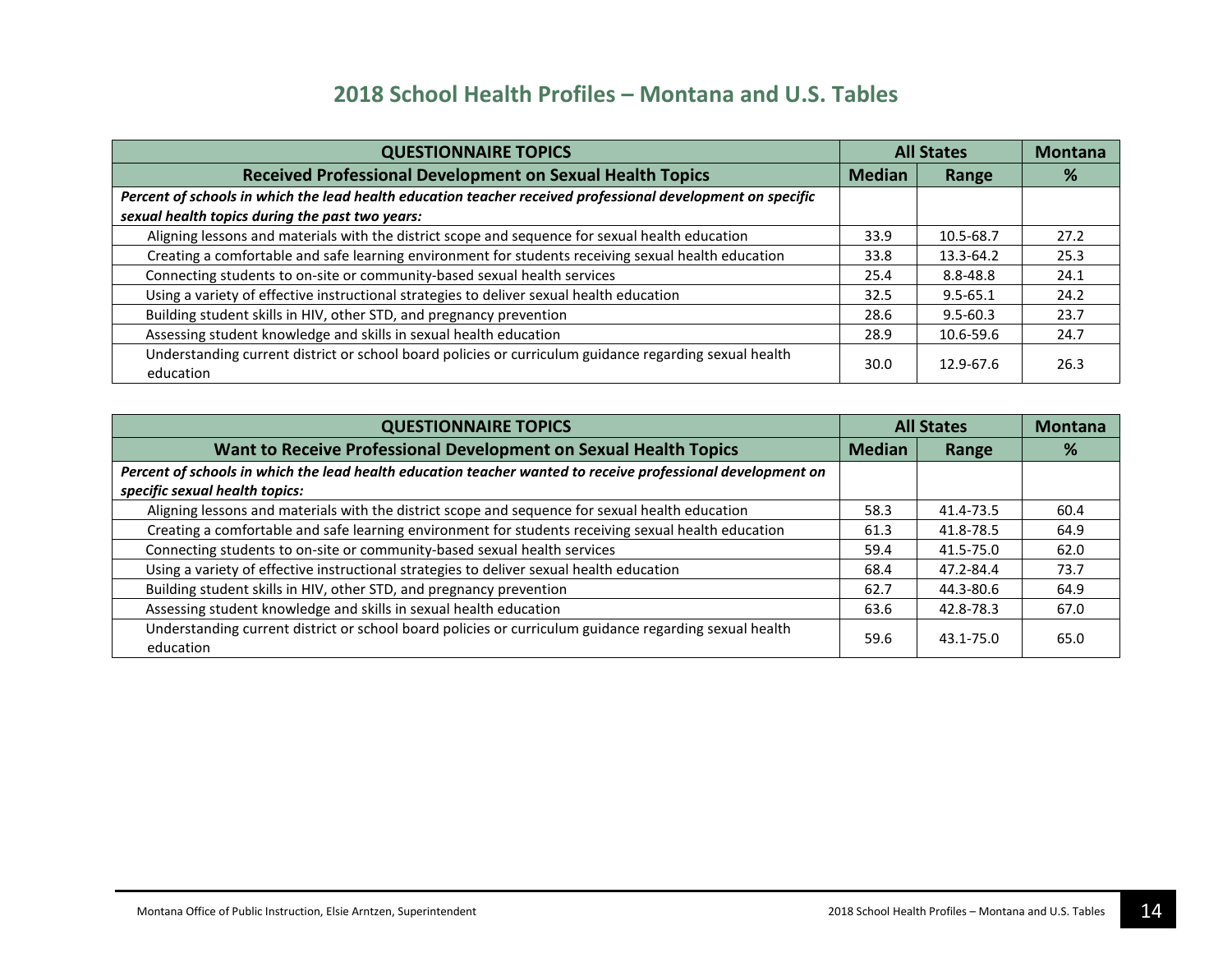| <b>QUESTIONNAIRE TOPICS</b>                                                        | <b>All States</b> |            | <b>Montana</b> |
|------------------------------------------------------------------------------------|-------------------|------------|----------------|
| <b>Required Physical Education Courses</b>                                         | <b>Median</b>     | Range      | %              |
| Percent of schools that taught a required physical education course in each grade: |                   |            |                |
| Grade 6                                                                            | 97.1              | 79.5-100.0 | 100.0          |
| Grade 7                                                                            | 97.1              | 13.3-64.2  | 100.0          |
| Grade 8                                                                            | 94.2              | 54.8-100.0 | 100.0          |
| Grade 9                                                                            | 94.8              | 24.2-100.0 | 100.0          |
| Grade 10                                                                           | 71.0              | 14.8-100.0 | 88.7           |
| Grade 11                                                                           | 44.0              | 11.2-100.0 | 13.8           |
| Grade 12                                                                           | 43.3              | 10.0-100.0 | 13.0           |

| <b>QUESTIONNAIRE TOPICS</b>                                                                                | <b>All States</b> |            | <b>Montana</b> |
|------------------------------------------------------------------------------------------------------------|-------------------|------------|----------------|
| <b>Teaching Materials and Professional Development</b>                                                     | <b>Median</b>     | Range      | %              |
| Percent of schools that provided those who teach physical education with materials and whose teacher       |                   |            |                |
| received professional development during the past year:                                                    |                   |            |                |
| Goals, objectives, and expected outcomes for physical education                                            | 94.8              | 74.6-100.0 | 93.9           |
| Chart describing annual scope and sequence of instruction for physical education                           | 81.5              | 48.5-93.5  | 71.8           |
| Plans for how to assess student performance in physical education                                          | 86.7              | 53.3-96.9  | 82.3           |
| Written physical education curriculum                                                                      | 84.7              | 53.0-98.1  | 85.0           |
| Resources for fitness testing                                                                              | 94.0              | 62.5-98.5  | 92.7           |
| Physical activity monitoring devices, such as pedometers or heart rate monitors, for physical education    | 69.1              | 36.7-85.6  | 60.1           |
| Physical education specialist received professional development on physical education or physical activity | 85.5              | 36.9-97.2  | 84.3           |

| <b>QUESTIONNAIRE TOPICS</b>                                                                                | <b>All States</b> |           | <b>Montana</b> |
|------------------------------------------------------------------------------------------------------------|-------------------|-----------|----------------|
| <b>Physical Activity Opportunities for Students</b>                                                        | <b>Median</b>     | Range     | %              |
| Percent of schools that offered physical activity opportunities for students:                              |                   |           |                |
| Students participate in physical activity breaks in classrooms during the day                              | 50.2              | 33.8-84.8 | 53.7           |
| Offered opportunities for students to participate in physical activity before the school day               | 42.1              | 12.9-75.1 | 74.0           |
| Offered opportunities for students to participate in physical activity after the school day                | 81.3              | 71.6-92.7 | 92.7           |
| Offered intramural sports programs or physical activity clubs                                              | 63.7              | 35.3-86.7 | 95.6           |
| Offered interscholastic sports                                                                             | 84.7              | 72.0-95.6 | 95.6           |
| Has a school health council that assessed the availability of physical activity opportunities for students | 80.2              | 65.1-93.9 | 79.7           |
| Had joint use agreement for shared use of school or community physical activity facilities                 | 66.9              | 46.4-82.9 | 61.9           |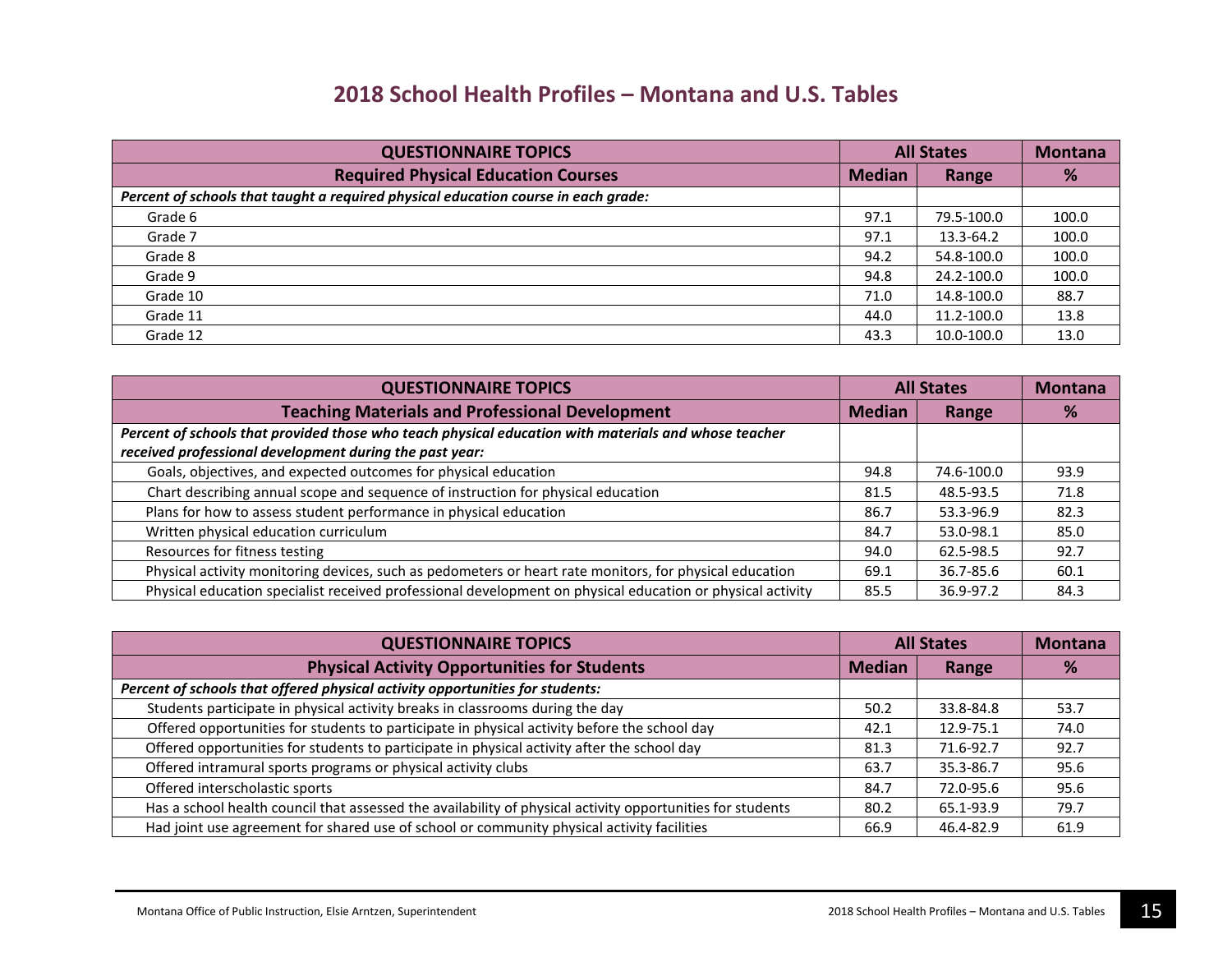| <b>QUESTIONNAIRE TOPICS</b>                                                                                 |               | <b>All States</b> | <b>Montana</b> |
|-------------------------------------------------------------------------------------------------------------|---------------|-------------------|----------------|
| <b>Vending Machines or Snack Bar</b>                                                                        | <b>Median</b> | Range             | %              |
| Percent of schools that allowed students to purchase snack foods or beverages from vending machines, school |               |                   |                |
| store, canteen, or snack bar:                                                                               |               |                   |                |
| Allowed students to purchase snack foods or beverages                                                       | 60.5          | 25.0-81.1         | 75.9           |
| Type of food or beverage:                                                                                   |               |                   |                |
| Chocolate candy                                                                                             | 10.3          | $1.0 - 21.4$      | 21.3           |
| Other kinds of candy                                                                                        | 13.9          | $3.1 - 28.2$      | 22.9           |
| Salty snacks                                                                                                | 18.6          | $6.2 - 34.4$      | 25.0           |
| Cookies, crackers, cakes, pastries, or other baked goods                                                    | 18.7          | $6.0 - 33.2$      | 24.5           |
| Soda pop or fruit drinks                                                                                    | 18.0          | 1.4-34.9          | 27.5           |
| Sports drinks                                                                                               | 34.8          | 10.6-60.5         | 52.4           |
| Did not sell any of the above 6 items                                                                       | 53.2          | 34.5-82.8         | 39.6           |
| Less nutritious foods or beverages:                                                                         |               |                   |                |
| Ice cream or frozen yogurt                                                                                  | 9.8           | $0.6 - 25.2$      | 5.4            |
| 2% or whole milk (plain or flavored)                                                                        | 18.5          | $5.2 - 38.9$      | 15.5           |
| Water ices or frozen slushes that do not contain juice                                                      | 10.6          | $2.9 - 23.3$      | 10.4           |
| Energy drinks                                                                                               | 3.2           | $0.0 - 9.6$       | 4.3            |
| Foods or beverages containing caffeine                                                                      | 17.5          | $2.1 - 33.9$      | 29.1           |
| More nutritious foods or beverages:                                                                         |               |                   |                |
| Low sodium or "no added salt" pretzels, crackers, or chips                                                  | 44.8          | 14.6-63.5         | 52.9           |
| Nonfat or 1% (low-fat) milk (plain)                                                                         | 29.3          | $2.3 - 46.8$      | 24.8           |
| Plain water                                                                                                 | 55.4          | 20.1-77.2         | 70.7           |
| Calorie-free, flavored water                                                                                | 37.0          | $8.5 - 53.1$      | 43.5           |
| 100% fruit or vegetable juice                                                                               | 37.5          | $9.4 - 54.1$      | 46.8           |
| Fruits (not fruit juice)                                                                                    | 24.7          | 4.4-43.2          | 20.2           |
| Non-fried vegetables (not vegetable juice)                                                                  | 18.1          | 1.9-35.6          | 14.3           |
| Always or almost always offered fruits or non-fried vegetables at school celebrations                       | 34.1          | 14.9-65.0         | 38.8           |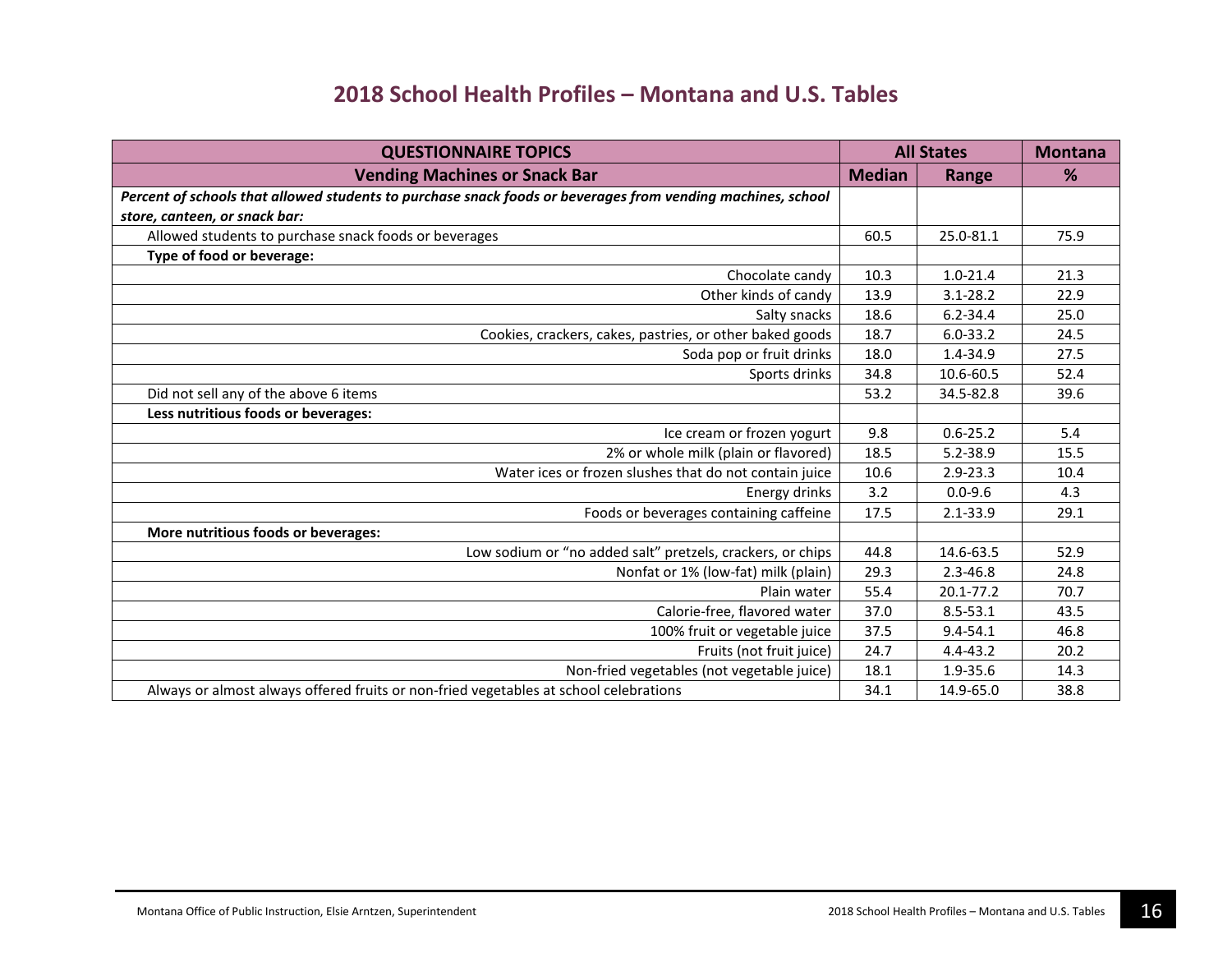| <b>QUESTIONNAIRE TOPICS</b>                                                                                                                   | <b>All States</b> |              | <b>Montana</b> |
|-----------------------------------------------------------------------------------------------------------------------------------------------|-------------------|--------------|----------------|
| <b>Healthy Eating Strategies</b>                                                                                                              | <b>Median</b>     | Range        | %              |
| Percent of schools that implemented strategies to promote healthy eating during the current school year:                                      |                   |              |                |
| Priced nutritious foods and beverages at a lower cost while increasing the price of less nutritious foods and<br>beverages                    | 11.9              | $5.6 - 18.3$ | 12.5           |
| Collected suggestions from students, families, and school staff on nutritious food preferences and strategies<br>to promote healthy eating    | 43.7              | 24.2-65.1    | 41.5           |
| Provided information to students or families on the nutrition and caloric content of foods available                                          | 56.8              | 36.1-75.6    | 38.3           |
| Conducted taste tests to determine food preferences for nutritious items                                                                      | 31.3              | 14.1-62.8    | 23.5           |
| Provided opportunities for students to visit the cafeteria to learn about food safety, food preparation, or<br>other nutrition-related topics | 23.9              | 11.8-42.1    | 33.9           |
| Served locally or regionally grown foods in the cafeteria or classrooms                                                                       | 47.8              | 15.5-95.1    | 63.8           |
| Planted a school food or vegetable garden                                                                                                     | 32.5              | 14.7-78.1    | 35.6           |
| Placed fruits and vegetables near the cafeteria cashier, where they are easy to access                                                        | 79.4              | 47.5-93.5    | 74.2           |
| Used attractive displays for fruits and vegetables in the cafeteria                                                                           | 71.6              | 36.6-87.4    | 72.2           |
| Offered a self-serve salad bar to students                                                                                                    | 49.5              | $9.5 - 93.6$ | 85.0           |
| Labeled healthful foods with appealing names                                                                                                  | 37.4              | 13.4-53.3    | 42.6           |
| Encouraged students to drink plain water                                                                                                      | 83.8              | 69.9-91.4    | 90.2           |
| Prohibited staff from giving students food or food coupons as a reward for good behavior or good academic<br>performance                      | 30.8              | 13.3-67.2    | 19.4           |
| Prohibited less nutritious foods and beverages from being sold for fundraising purposes                                                       | 38.8              | 19.0-70.4    | 28.7           |
| Had a joint use agreement for shared use of school or community kitchen facilities and equipment                                              | 24.2              | 17.0-41.0    | 38.8           |

| <b>QUESTIONNAIRE TOPICS</b>                                                                                    | <b>All States</b> |           | <b>Montana</b> |
|----------------------------------------------------------------------------------------------------------------|-------------------|-----------|----------------|
| <b>Prohibited Advertisements</b>                                                                               | <b>Median</b>     | Range     | %              |
| Percent of schools that prohibited advertisements for candy, fast food restaurants, or soft drinks in specific |                   |           |                |
| locations:                                                                                                     |                   |           |                |
| In school buildings                                                                                            | 70.4              | 56.1-89.4 | 62.7           |
| On school grounds                                                                                              | 61.9              | 46.0-90.2 | 55.4           |
| On school buses or other vehicles used to transport students                                                   | 72.5              | 59.1-85.8 | 69.4           |
| In school publications                                                                                         | 65.1              | 53.4-86.0 | 65.1           |
| In curricula or other educational materials                                                                    | 66.2              | 53.7-86.7 | 66.2           |
| Prohibited advertisements in all of the above locations                                                        | 53.7              | 40.3-78.3 | 44.4           |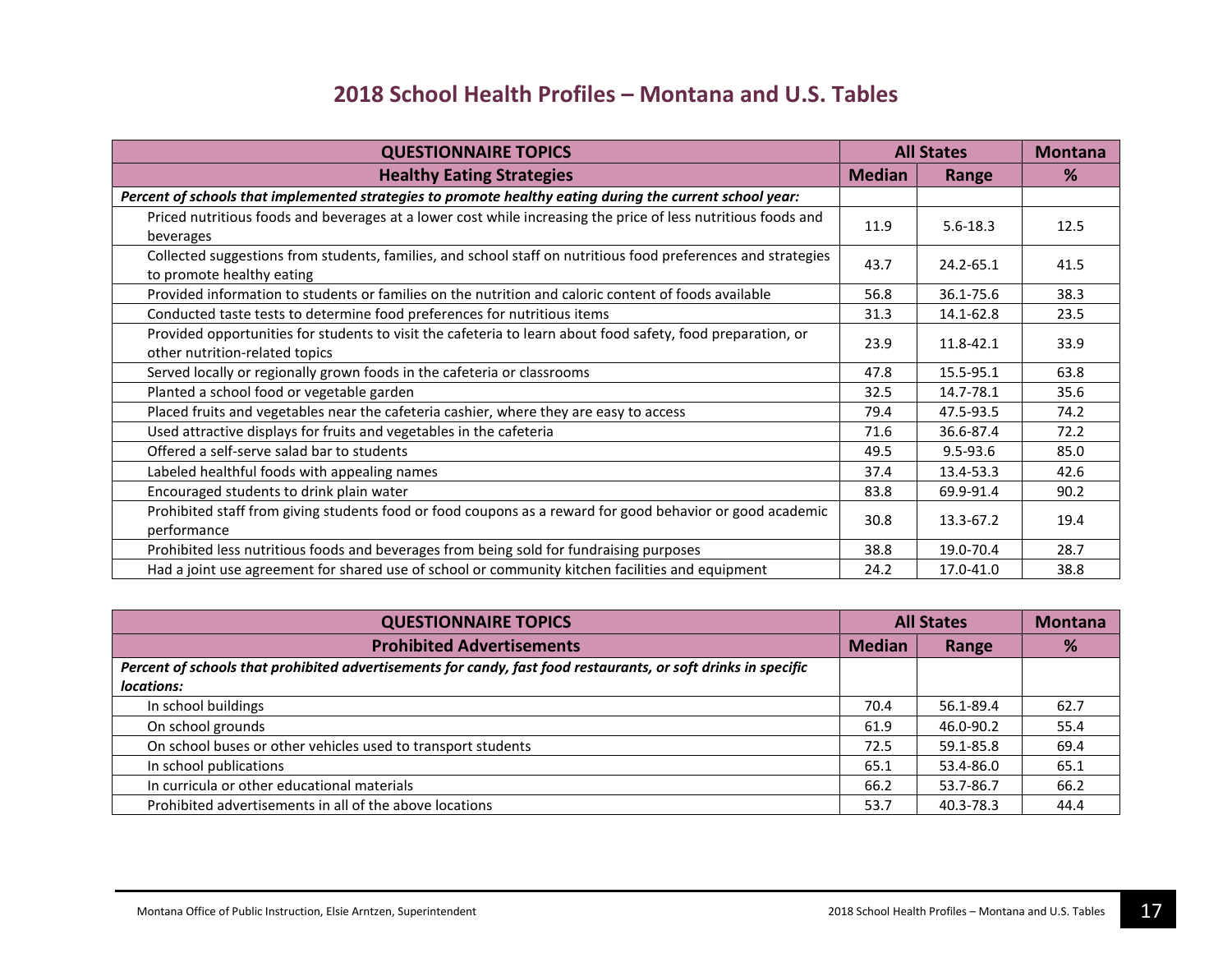| <b>QUESTIONNAIRE TOPICS</b>                                                 | <b>All States</b> |              | <b>Montana</b> |
|-----------------------------------------------------------------------------|-------------------|--------------|----------------|
| <b>Drinking Water Availability</b>                                          | <b>Median</b>     | Range        | %              |
| Percent of schools that made drinking water available to students:          |                   |              |                |
| Permitted students to have a water bottle with them in all school locations | 82.1              | 46.9-97.0    | 87.7           |
| Permitted students to have a water bottle with them in certain locations    | 15.2              | $1.0 - 41.9$ | 11.9           |
| Offered a free source of drinking water:                                    |                   |              |                |
| In the cafeteria during breakfast                                           | 94.7              | 89.3-98.7    | 90.6           |
| In the cafeteria during lunch                                               | 95.6              | 89.6-99.2    | 91.0           |
| In the gymnasium or other indoor physical activity facilities               | 96.4              | 89.5-99.4    | 96.4           |
| In outdoor physical activity facilities and sports fields                   | 72.7              | 57.2-93.1    | 72.3           |
| In hallways throughout the school                                           | 99.1              | 92.9-100.0   | 98.0           |
| Made drinking water available in all of the above ways                      | 66.8              | 49.7-86.5    | 67.4           |

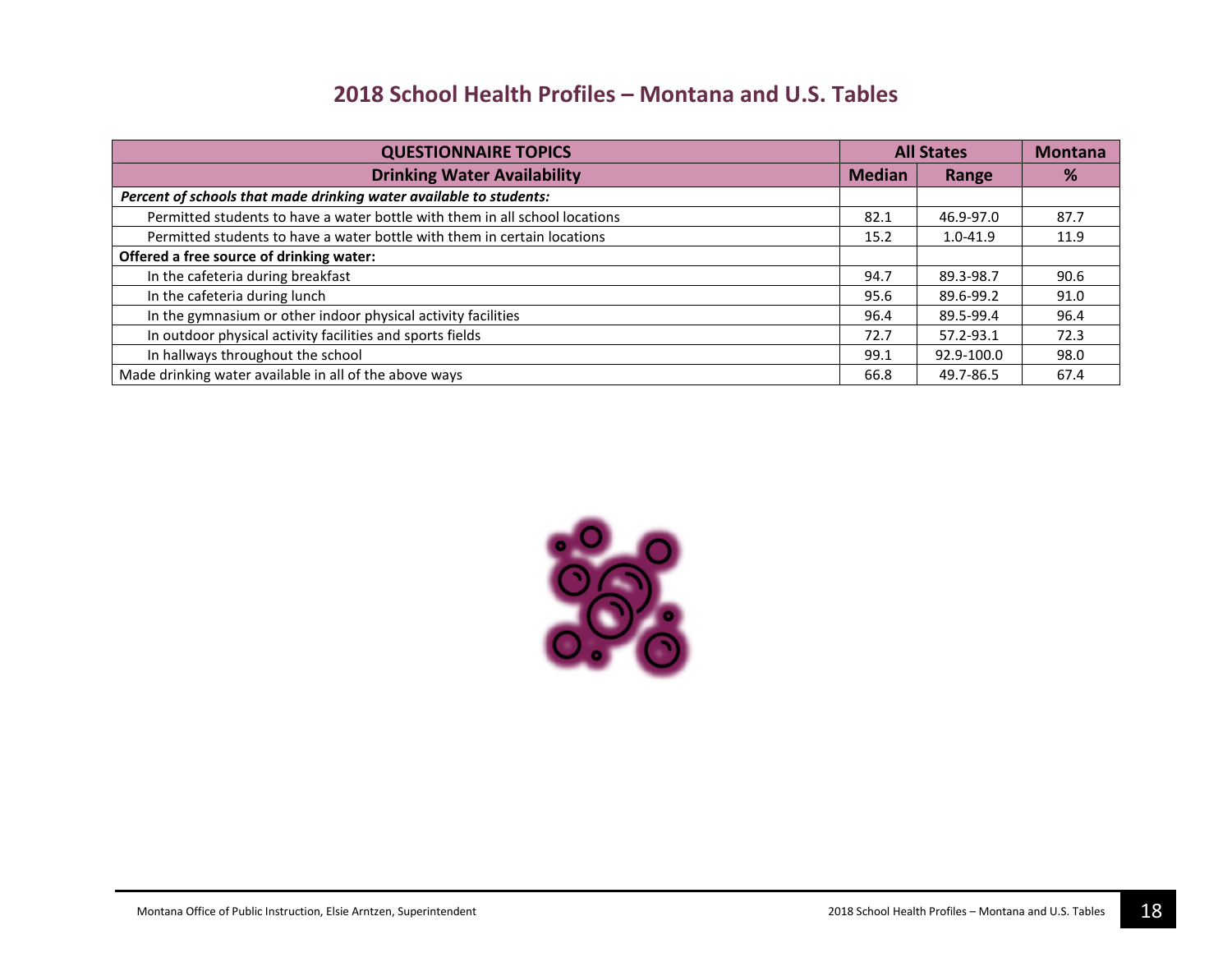| <b>QUESTIONNAIRE TOPICS</b>                                                                                                               | <b>All States</b> |              | <b>Montana</b> |
|-------------------------------------------------------------------------------------------------------------------------------------------|-------------------|--------------|----------------|
| <b>Tobacco Use Policy</b>                                                                                                                 | <b>Median</b>     | <b>Range</b> | %              |
| Percent of schools that had a policy prohibiting tobacco use:                                                                             |                   |              |                |
| Had a policy prohibiting tobacco use                                                                                                      | 97.3              | 90.3-100.0   | 100.0          |
| Prohibited all tobacco use at all times in all locations                                                                                  | 62.8              | 43.0-83.0    | 67.8           |
| Prohibited all tobacco and electronic vapor product use at all times in all locations                                                     | 91.0              | 37.9-82.1    | 65.3           |
| Posted signs marking a tobacco-free school zone                                                                                           | 79.0              | 65.6-94.4    | 91.6           |
| Percent of schools that had a policy prohibiting specific types of tobacco use for specific groups during any<br>school-related activity: |                   |              |                |
| Cigarettes                                                                                                                                |                   |              |                |
| Students                                                                                                                                  | 96.5              | 85.9-100.0   | 100.0          |
| Faculty and staff                                                                                                                         | 95.2              | 83.5-99.2    | 99.2           |
| <b>Visitors</b>                                                                                                                           | 94.6              | 82.8-99.6    | 99.6           |
| Smokeless tobacco                                                                                                                         |                   |              |                |
| Students                                                                                                                                  | 96.2              | 85.1-99.6    | 99.6           |
| Faculty and staff                                                                                                                         | 94.6              | 82.1-98.9    | 98.7           |
| <b>Visitors</b>                                                                                                                           | 92.8              | 80.2-97.9    | 97.9           |
| Cigars                                                                                                                                    |                   |              |                |
| Students                                                                                                                                  | 93.9              | 83.8-97.7    | 96.3           |
| Faculty and staff                                                                                                                         | 93.1              | 81.9-97.1    | 95.4           |
| <b>Visitors</b>                                                                                                                           | 92.7              | 80.8-97.1    | 94.9           |
| Pipes                                                                                                                                     |                   |              |                |
| Students                                                                                                                                  | 93.8              | 83.8-97.6    | 95.4           |
| Faculty and staff                                                                                                                         | 92.9              | 81.2-97.0    | 94.6           |
| <b>Visitors</b>                                                                                                                           | 92.5              | 91.1-96.7    | 94.1           |
| Electronic vapor products                                                                                                                 |                   |              |                |
| Students                                                                                                                                  | 93.3              | 76.0-97.7    | 95.9           |
| Faculty and staff                                                                                                                         | 90.9              | 76.5-98.3    | 94.1           |
| <b>Visitors</b>                                                                                                                           | 90.7              | 73.4-97.1    | 92.9           |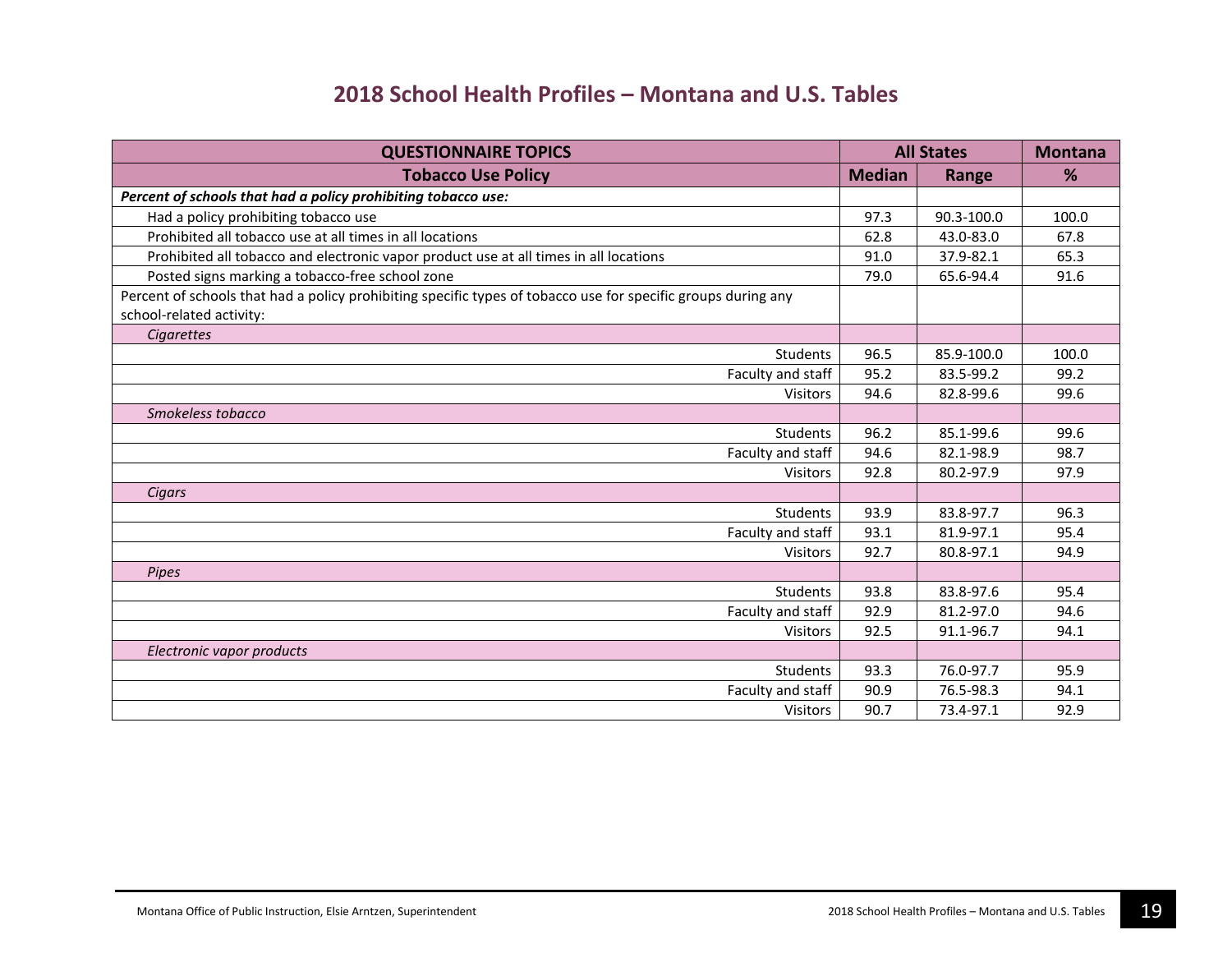| <b>QUESTIONNAIRE TOPICS</b>                                                                                                                     | <b>All States</b> |            | <b>Montana</b> |
|-------------------------------------------------------------------------------------------------------------------------------------------------|-------------------|------------|----------------|
| <b>Practices to Prevent Bullying and Sexual Harassment</b>                                                                                      | <b>Median</b>     | Range      | %              |
| Percent of schools with practices in place to prevent bullying and sexual harassment:                                                           |                   |            |                |
| All school staff received professional development on preventing, identifying, and responding to student<br>bullying and sexual harassment      | 90.0              | 65.7-100.0 | 76.4           |
| Has a designated staff member to whom students can confidentially report student bullying and sexual<br>harassment                              | 96.1              | 79.9-100.0 | 96.7           |
| Uses electronic, paper, or oral communication to publicize and disseminate policies, rules, or regulations on<br>bullying and sexual harassment | 95.4              | 78.8-99.4  | 88.9           |
| Provide parents and families with health information on preventing student bullying and sexual harassment                                       | 63.7              | 49.4-81.2  | 53.4           |
| All of the above 4 practices                                                                                                                    | 49.4              | 28.3-79.7  | 34.1           |

| <b>QUESTIONNAIRE TOPICS</b>                                                                                                                | <b>All States</b> |              | <b>Montana</b> |
|--------------------------------------------------------------------------------------------------------------------------------------------|-------------------|--------------|----------------|
| <b>Practices related to LGBTQ Youth</b>                                                                                                    | <b>Median</b>     | Range        | %              |
| Percent of schools that provide curricula or supplementary materials that include HIV, STD, or pregnancy                                   |                   |              |                |
| prevention information relevant to Lesbian, Gay, Bisexual, Transgender, or Questing (LGBTQ) youth; practices                               |                   |              |                |
| related to LGBTQ youth; and provide gay/straight alliance:                                                                                 |                   |              |                |
| Provide curricula or supplementary materials                                                                                               | 45.9              | 18.4-76.3    | 42.0           |
| Identify safe spaces                                                                                                                       | 78.5              | 44.2-95.2    | 72.6           |
| Prohibit harassment                                                                                                                        | 96.1              | 86.8-100.0   | 93.6           |
| Encourage staff to attend professional development on safe and supportive school environments for all<br>students                          | 76.5              | 55.6-95.7    | 71.7           |
| Facilitate access to providers not on school property who have experience in providing health services to<br>LGBTQ youth                   | 53.3              | 40.0-75.4    | 46.6           |
| Facilitate access to providers not on school property who have experience in providing social and<br>psychological services to LGBTQ youth | 59.0              | 44.4-84.4    | 51.9           |
| Provide all 6 of the above practices related to LGBTQ youth                                                                                | 15.3              | $5.3 - 46.7$ | 11.6           |
| Have a gay/straight alliance or similar club                                                                                               | 36.8              | 14.5-71.9    | 21.6           |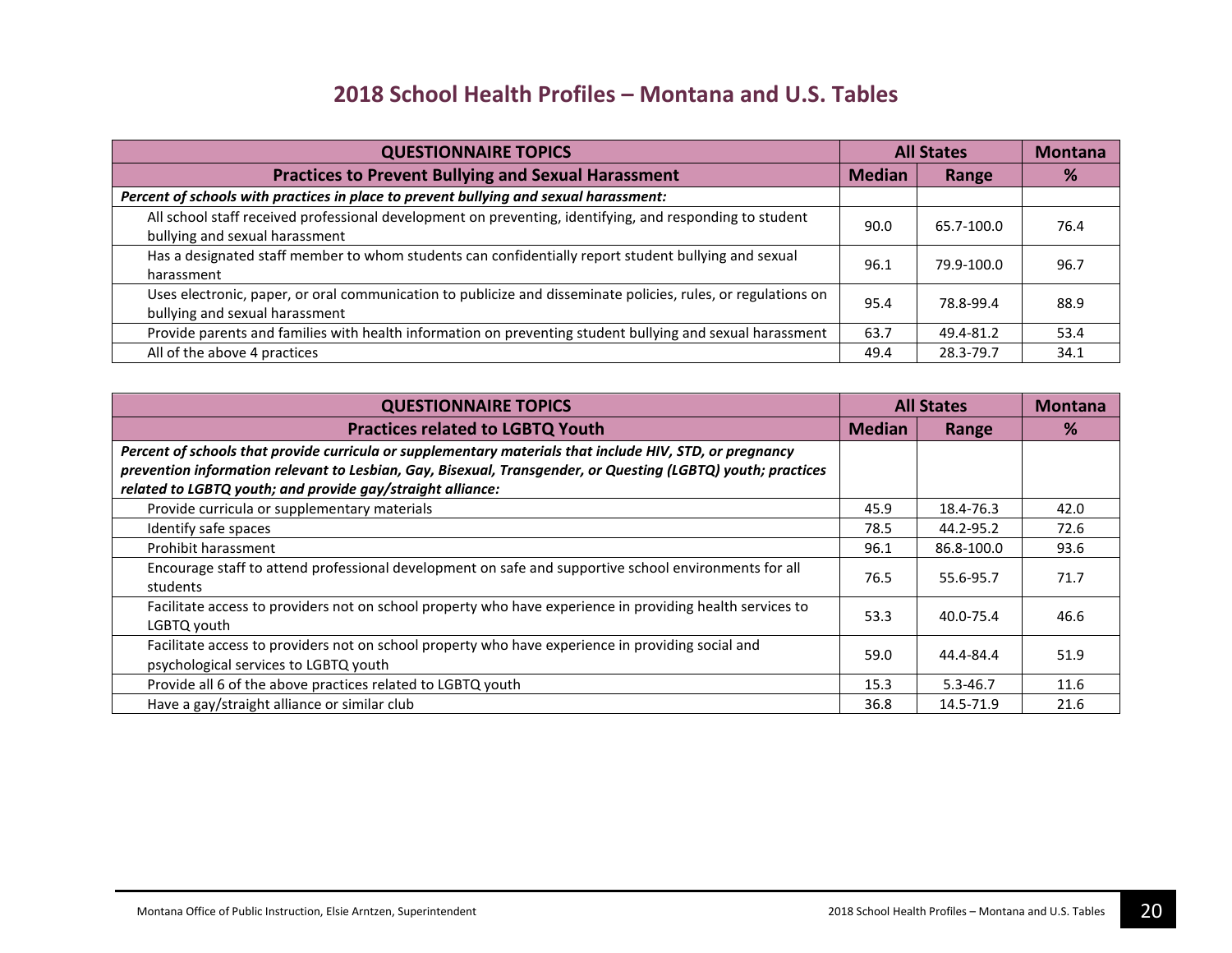| <b>QUESTIONNAIRE TOPICS</b>                                                                            | <b>All States</b> |              | <b>Montana</b> |
|--------------------------------------------------------------------------------------------------------|-------------------|--------------|----------------|
| <b>Health Services Provided to Students</b>                                                            | <b>Median</b>     | Range        | %              |
| Percent of schools with the following health services for students:                                    |                   |              |                |
| Full-time registered nurse                                                                             | 53.0              | 4.2-98.8     | 14.2           |
| Part-time registered nurse                                                                             | 39.4              | 14.1-85.6    | 46.3           |
| School-based health center                                                                             | 21.8              | $7.7 - 47.6$ | 11.3           |
| Protocol that ensures students with a chronic condition are enrolled in insurance programs if eligible | 62.2              | 38.0-78.6    | 52.3           |

| <b>QUESTIONNAIRE TOPICS</b>                                                                                                          | <b>All States</b> |            | <b>Montana</b> |
|--------------------------------------------------------------------------------------------------------------------------------------|-------------------|------------|----------------|
| <b>Health Records</b>                                                                                                                | <b>Median</b>     | Range      | %              |
| Percent of schools that routinely use school records to identify and track students with the following chronic<br>health conditions: |                   |            |                |
| Asthma                                                                                                                               | 95.7              | 78.7-100.0 | 93.5           |
| Food allergies                                                                                                                       | 96.4              | 85.1-100.0 | 93.9           |
| <b>Diabetes</b>                                                                                                                      | 95.9              | 69.3-100.0 | 92.8           |
| Epilepsy or seizure disorder                                                                                                         | 95.4              | 75.9-100.0 | 92.4           |
| Obesity                                                                                                                              | 36.9              | 18.8-66.0  | 32.9           |
| Hypertension/high blood pressure                                                                                                     | 67.0              | 35.6-80.9  | 50.9           |
| Oral health condition                                                                                                                | 47.8              | 18.8-71.6  | 37.0           |

| <b>QUESTIONNAIRE TOPICS</b>                                                               | <b>All States</b> |              | <b>Montana</b> |
|-------------------------------------------------------------------------------------------|-------------------|--------------|----------------|
| <b>Sexual Health Services Provided to Students</b>                                        | <b>Median</b>     | Range        | %              |
| Percent of schools that provide that provide specific sexual health services to students: |                   |              |                |
| HIV testing                                                                               | 0.8               | $0.0 - 25.5$ | 1.6            |
| STD testing                                                                               | 1.2               | $0.0 - 27.8$ | 2.0            |
| Pregnancy testing                                                                         | 2.3               | $0.3 - 32.3$ | 2.9            |
| Provision of condoms                                                                      | 1.7               | $0.0 - 33.2$ | 3.3            |
| Provision of condom-compatible lubricants                                                 | 0.6               | $0.0 - 21.3$ | 2.9            |
| Provision of contraceptives other than condoms                                            | 0.6               | $0.0 - 21.2$ | 1.6            |
| HPV vaccine administration                                                                | 2.2               | $0.0 - 26.2$ | 6.5            |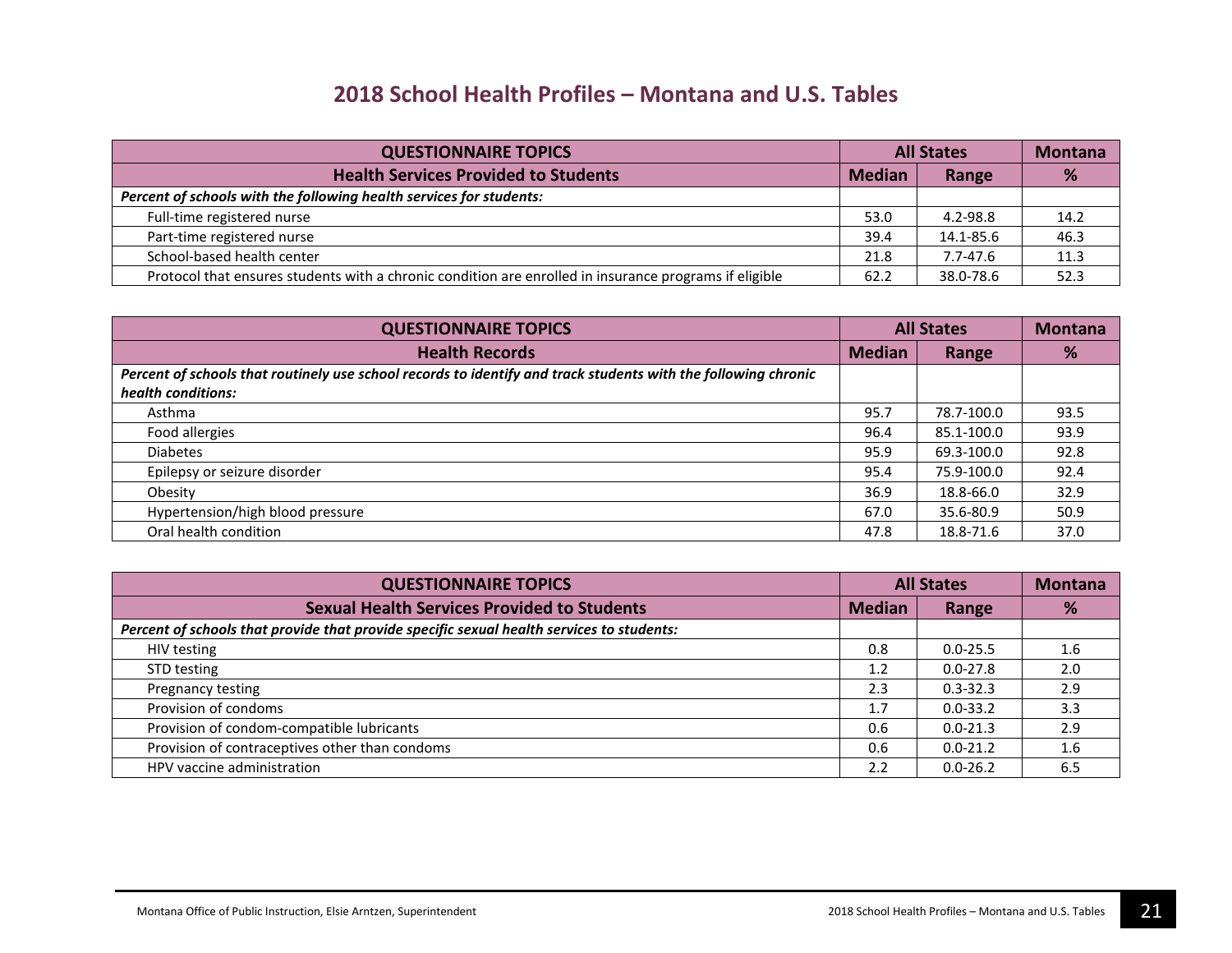| <b>QUESTIONNAIRE TOPICS</b>                                                                                   | <b>All States</b> |           | <b>Montana</b> |
|---------------------------------------------------------------------------------------------------------------|-------------------|-----------|----------------|
| <b>Referrals for Sexual Health Services Provided to Students</b>                                              | <b>Median</b>     | Range     | %              |
| Percent of schools that provided students with referrals to any organization or health care professionals not |                   |           |                |
| on school property for specific sexual health services:                                                       |                   |           |                |
| HIV testing                                                                                                   | 29.1              | 12.7-54.2 | 37.9           |
| STD testing                                                                                                   | 30.5              | 14.3-57.2 | 38.0           |
| Pregnancy testing                                                                                             | 32.4              | 13.4-52.7 | 38.3           |
| Provision of condoms                                                                                          | 26.2              | 10.4-47.5 | 32.2           |
| Provision of condom-compatible lubricants                                                                     | 24.5              | 10.4-49.1 | 28.9           |
| Provision of contraceptives other than condoms                                                                | 26.4              | 10.4-49.1 | 32.7           |
| HPV vaccine administration                                                                                    | 37.2              | 17.4-60.5 | 44.4           |
| Provided services or referrals for all 7 sexual health services                                               | 23.5              | 10.2-47.6 | 27.2           |

| <b>QUESTIONNAIRE TOPICS</b>                                                            | <b>All States</b> |              | <b>Montana</b> |
|----------------------------------------------------------------------------------------|-------------------|--------------|----------------|
| <b>Health Services Provided to Students</b>                                            | <b>Median</b>     | Range        | %              |
| Percent of schools that provide that provide specific health services to students:     |                   |              |                |
| HIV treatment                                                                          | 1.2               | $0.0 - 11.4$ | 1.6            |
| STD treatment                                                                          | 1.1               | $0.0 - 23.4$ | 1.6            |
| Prenatal care                                                                          | 1.5               | $0.0 - 18.8$ | 0.8            |
| Assessment for alcohol or other drug use, abuse, or dependency                         | 19.5              | $7.5 - 61.7$ | 20.9           |
| Daily medication administration for students with chronic health conditions            | 85.8              | 57.3-97.7    | 76.6           |
| Stock rescue or "as needed" medication for any student experiencing a health emergency | 73.8              | 49.1-92.5    | 69.7           |
| Case management for students with chronic health conditions                            | 74.2              | 40.2-88.0    | 56.6           |

| <b>QUESTIONNAIRE TOPICS</b>                                                                                    | <b>All States</b> |           | <b>Montana</b> |
|----------------------------------------------------------------------------------------------------------------|-------------------|-----------|----------------|
| <b>Referrals for Health Services Provided to Students</b>                                                      | <b>Median</b>     | Range     | %              |
| Percent of schools that provided students with referrals to any organizations or health care professionals not |                   |           |                |
| on school property for specific health services:                                                               |                   |           |                |
| HIV treatment                                                                                                  | 34.9              | 18.8-55.5 | 44.0           |
| STD treatment                                                                                                  | 29.6              | 14.1-57.2 | 37.0           |
| Prenatal care                                                                                                  | 31.5              | 11.5-49.7 | 34.7           |
| $n$ PFP $*$                                                                                                    | 34.3              | 16.1-54.0 | 39.6           |
| Alcohol or other drug abuse treatment                                                                          | 59.0              | 34.3-80.8 | 57.0           |

\*Non-occupational post-exposure prophylaxis for HIV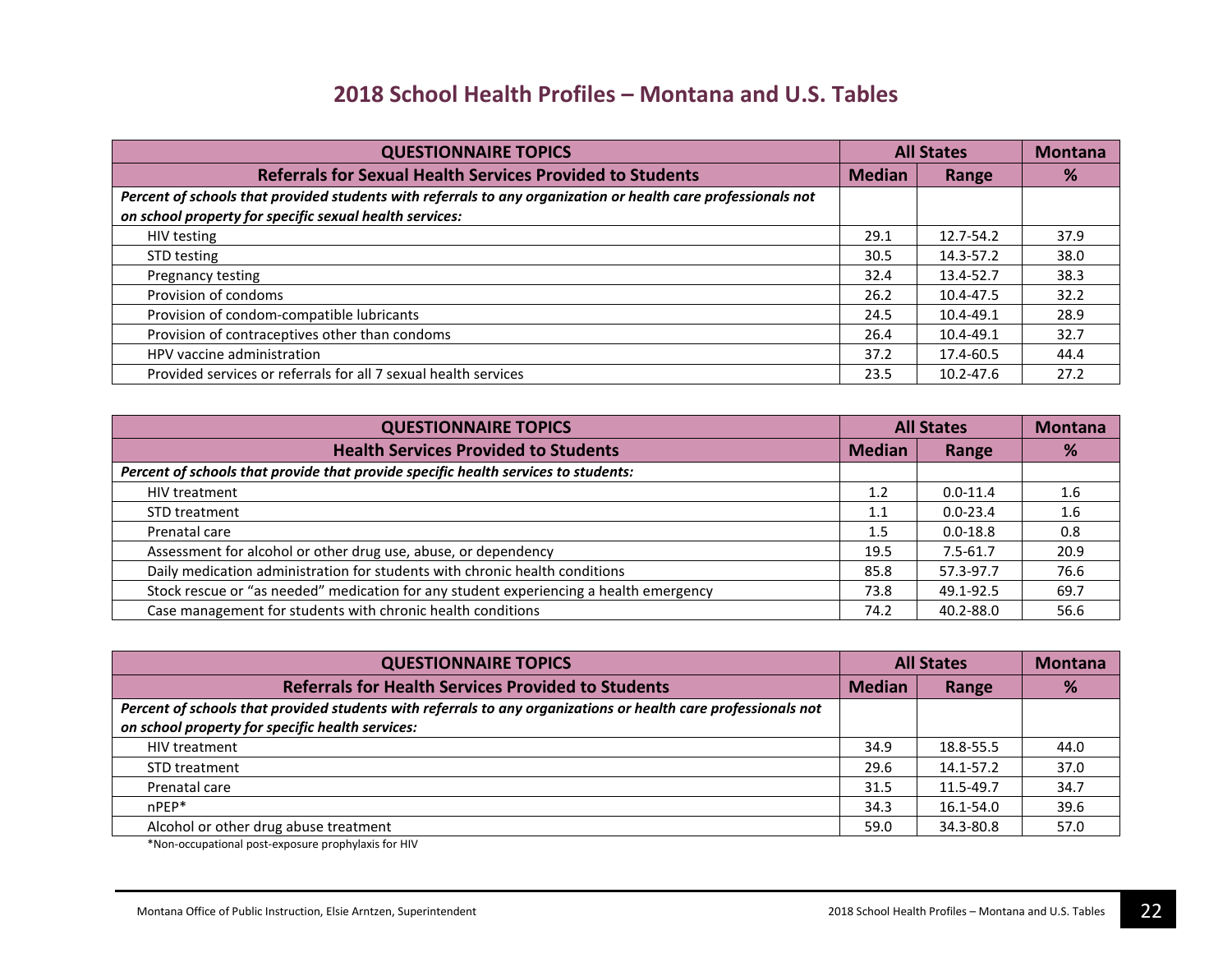| <b>QUESTIONNAIRE TOPICS</b>                                                                                    | <b>All States</b> |              | <b>Montana</b> |
|----------------------------------------------------------------------------------------------------------------|-------------------|--------------|----------------|
| Parental Consent for Sexual Health Services Provided by School                                                 | <b>Median</b>     | Range        | %              |
| Percent of schools with specific parental consent and notification practices for sexual or reproductive health |                   |              |                |
| services provided by the school:                                                                               |                   |              |                |
| Does not provide any sexual or reproductive health services                                                    | 83.6              | 57.6-93.6    | 85.8           |
| Requires parental consent before any services are provided                                                     | 9.1               | $3.7 - 20.4$ | 8.2            |
| Notifies parents about services provided upon request                                                          | 1.3               | $0.0 - 5.3$  | 1.7            |
| Notifies parents depending on the service provided                                                             | 2.1               | $0.0 - 8.8$  | 1.8            |
| Notifies parents about all services provided                                                                   | 1.2               | $0.0 - 11.0$ | 0.9            |
| Does not notify parents about any services provided                                                            | 0.9               | $0.0 - 9.6$  |                |

| <b>QUESTIONNAIRE TOPICS</b>                                                                                    | <b>All States</b> |              | <b>Montana</b> |
|----------------------------------------------------------------------------------------------------------------|-------------------|--------------|----------------|
| Parental Consent for Sexual Health Services Referred by School                                                 | <b>Median</b>     | Range        | ℅              |
| Percent of schools with specific parental consent and notification practices for sexual or reproductive health |                   |              |                |
| services referred by the school:                                                                               |                   |              |                |
| Does not refer any sexual or reproductive health services                                                      | 61.2              | 39.0-90.7    | 55.6           |
| Requires parental consent before any services are referred                                                     | 20.9              | $7.8 - 31.1$ | 20.9           |
| Notifies parents about services referred upon request                                                          | 3.3               | $0.0 - 12.8$ | 5.1            |
| Notifies parents depending on the service referred                                                             | 7.3               | $0.0 - 19.6$ | 11.7           |
| Notifies parents about all services referred                                                                   | 2.1               | $0.0 - 7.9$  | 3.1            |
| Does not notify parents about any services referred                                                            | 2.8               | $0.0 - 19.7$ | 3.6            |

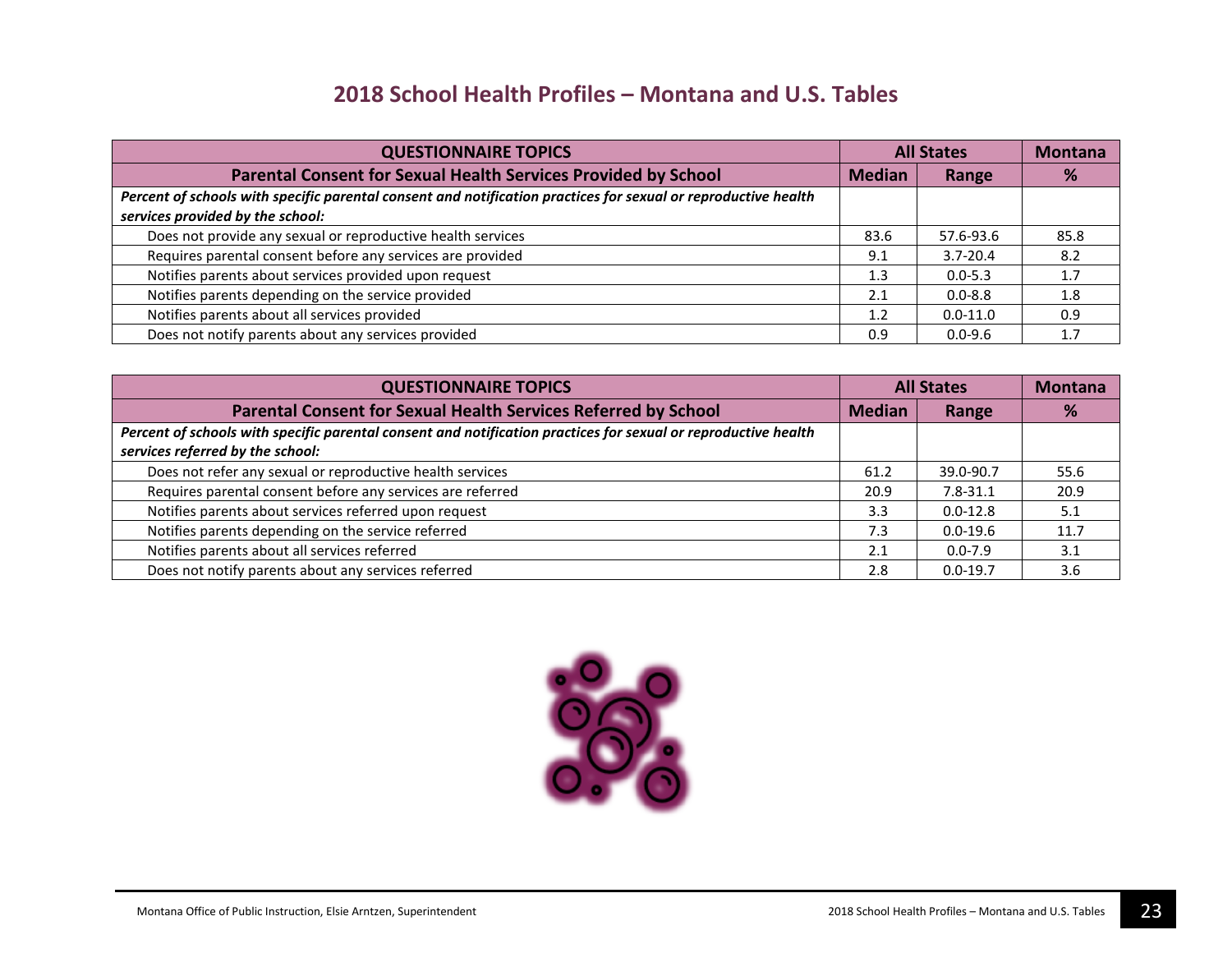| <b>QUESTIONNAIRE TOPICS</b>                                                                               | <b>All States</b> |              | <b>Montana</b> |
|-----------------------------------------------------------------------------------------------------------|-------------------|--------------|----------------|
| <b>Parent Engagement Strategies</b>                                                                       | <b>Median</b>     | Range        | %              |
| Percent of schools that implemented parent engagement strategies for all students:                        |                   |              |                |
| Provided parents and families with information about how to communicate with their child about sex        | 22.1              | $5.7 - 38.4$ | 14.1           |
| Provided parents with information about how to monitor their child                                        | 51.6              | 32.4-72.7    | 46.7           |
| Involved parents as school volunteers in the delivery of health education activities and services         | 23.6              | 12.4-35.6    | 20.9           |
| Linked parents and families to health services and programs in the community                              | 72.9              | 51.1-86.2    | 59.1           |
| Gave students health education homework assignments or activities to do at home with their parents        | 57.9              | 40.3-73.3    | 44.3           |
| Provided disease-specific education for parents and families of students with chronic health conditions   | 42.6              | 20.8-67.5    | 33.6           |
| Uses electronic, paper, or oral communication to inform parents about school health services and programs | 80.4              | 60.7-93.0    | 67.3           |
| Students' families helped develop or implement policies and programs related to school health             | 38.6              | 26.1-65.2    | 34.2           |
| Implemented at least 4 of the above parent engagement strategies                                          | 45.4              | 27.5-69.1    | 34.3           |

| <b>QUESTIONNAIRE TOPICS</b>                                                                                           | <b>All States</b> |           | <b>Montana</b> |
|-----------------------------------------------------------------------------------------------------------------------|-------------------|-----------|----------------|
| <b>School Connectedness Strategies</b>                                                                                | <b>Median</b>     | Range     | %              |
| Percent of schools that implemented school connectedness strategies:                                                  |                   |           |                |
| Participates in a program in which family or community members serve as role models to students or<br>mentor students | 37.3              | 16.8-70.6 | 35.8           |
| Provides service-learning opportunities                                                                               | 63.6              | 51.2-95.3 | 64.8           |
| Provides peer training opportunities for students                                                                     | 77.8              | 68.1-93.1 | 76.2           |
| Lead health education teacher received professional development on classroom management techniques                    | 63.5              | 49.2-74.5 | 49.2           |
| Has a gay/straight alliance or similar club                                                                           | 36.8              | 14.5-71.9 | 21.6           |
| Has clubs that give students opportunities to learn about people different from them                                  | 64.0              | 49.2-74.5 | 52.3           |
| Offered activities for students to learn about people different from them via:                                        |                   |           |                |
| Lessons in class                                                                                                      | 87.8              | 77.4-97.9 | 93.1           |
| Special events sponsored by the school or community organizations                                                     | 66.6              | 53.2-87.3 | 64.4           |
| Implemented at least 3 of the above school connectedness strategies                                                   | 79.5              | 69.5-95.8 | 74.1           |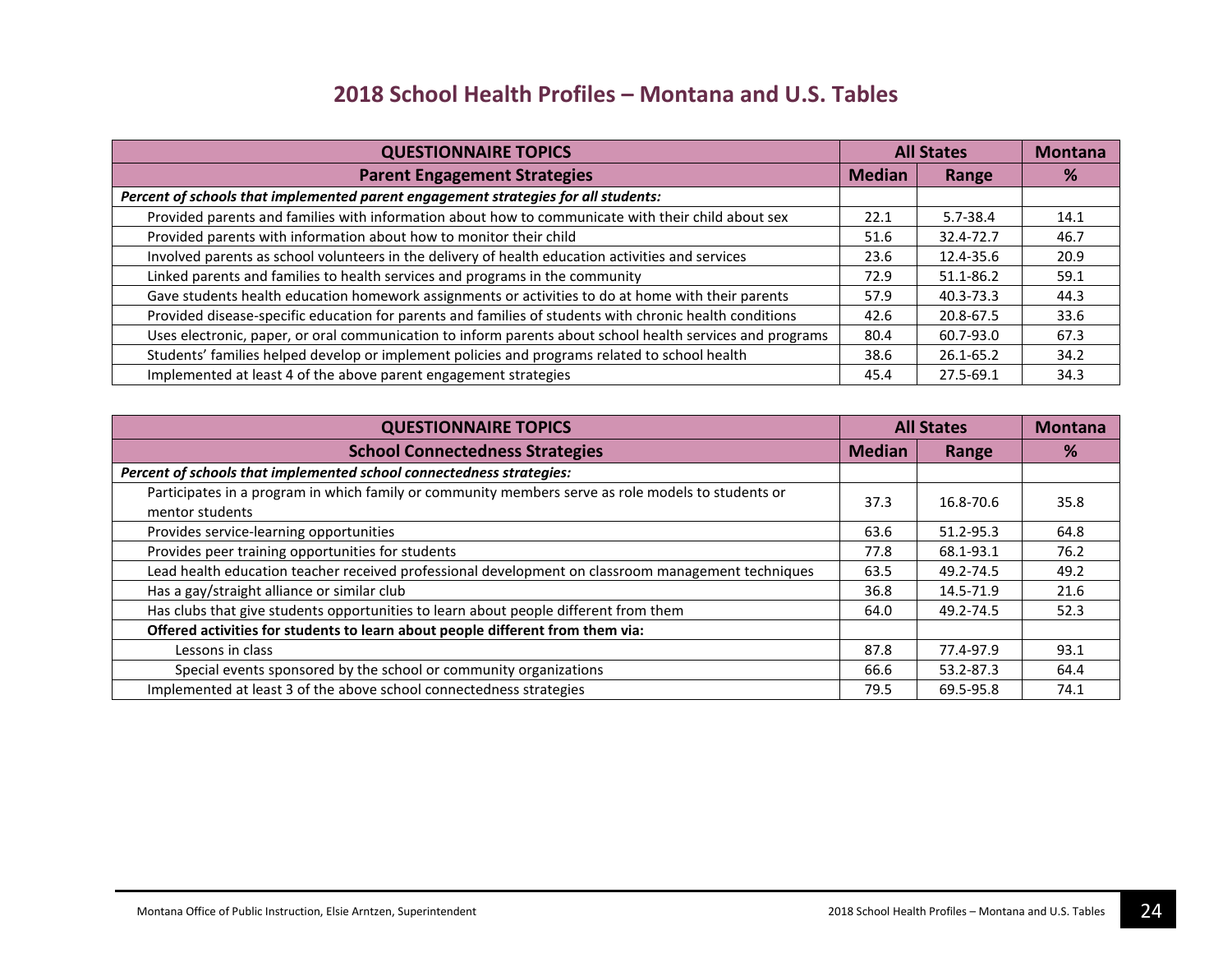| <b>QUESTIONNAIRE TOPICS</b>                                                                              | <b>All States</b> |           | <b>Montana</b> |
|----------------------------------------------------------------------------------------------------------|-------------------|-----------|----------------|
| <b>School Health and Policy Assessment</b>                                                               | <b>Median</b>     | Range     | %              |
| Percent of schools that had someone who oversees or coordinates school health and safety programs and    | 88.9              | 72.0-96.6 | 92.7           |
| <i>activities</i>                                                                                        |                   |           |                |
| Percent of schools that ever used the School Health Index or other self-assessment tool to assess school |                   |           |                |
| policies, activities, and programs in specific areas:                                                    |                   |           |                |
| Physical education and physical activity                                                                 | 50.3              | 32.6-90.1 | 56.9           |
| <b>Nutrition</b>                                                                                         | 49.3              | 34.9-88.4 | 55.3           |
| Tobacco-use prevention                                                                                   | 44.9              | 29.1-85.5 | 55.9           |
| Chronic health conditions                                                                                | 36.0              | 22.3-75.1 | 44.5           |
| Unintentional injury and violence prevention                                                             | 38.3              | 25.3-75.5 | 50.7           |
| Sexual health, including HIV, other STD, and pregnancy prevention                                        | 40.0              | 26.2-69.2 | 47.3           |

| <b>QUESTIONNAIRE TOPICS</b>                                                                                 | <b>All States</b> |           | <b>Montana</b> |
|-------------------------------------------------------------------------------------------------------------|-------------------|-----------|----------------|
| <b>School Health Council Activities</b>                                                                     | <b>Median</b>     | Range     | %              |
| Percent of schools that had a school health council                                                         | 54.5              | 29.4-78.0 | 50.8           |
| Percent of schools with councils that did specific activities during the past year:                         |                   |           |                |
| Identified student health needs based on review of relevant data                                            | 75.7              | 49.2-89.7 | 66.3           |
| Recommended new or revised health and safety policies and activities to school administrators or the        | 76.8              | 56.0-88.6 | 74.0           |
| school improvement team                                                                                     |                   |           |                |
| Sought funding or leveraged resources to support health and safety priorities for students and staff        | 59.6              | 35.8-79.5 | 65.9           |
| Communicated the importance of health and safety policies and activities to district administrators, school | 84.6              | 72.8-96.1 | 86.2           |
| administrators, parent-teacher groups, or community members                                                 |                   |           |                |
| Reviewed health-related curricula or instructional materials                                                | 79.8              | 60.8-92.5 | 81.3           |
| Developed a written plan for implementing a Comprehensive School Physical Activity Program (CSPAP)          | 30.8              | 20.5-55.7 | 29.8           |